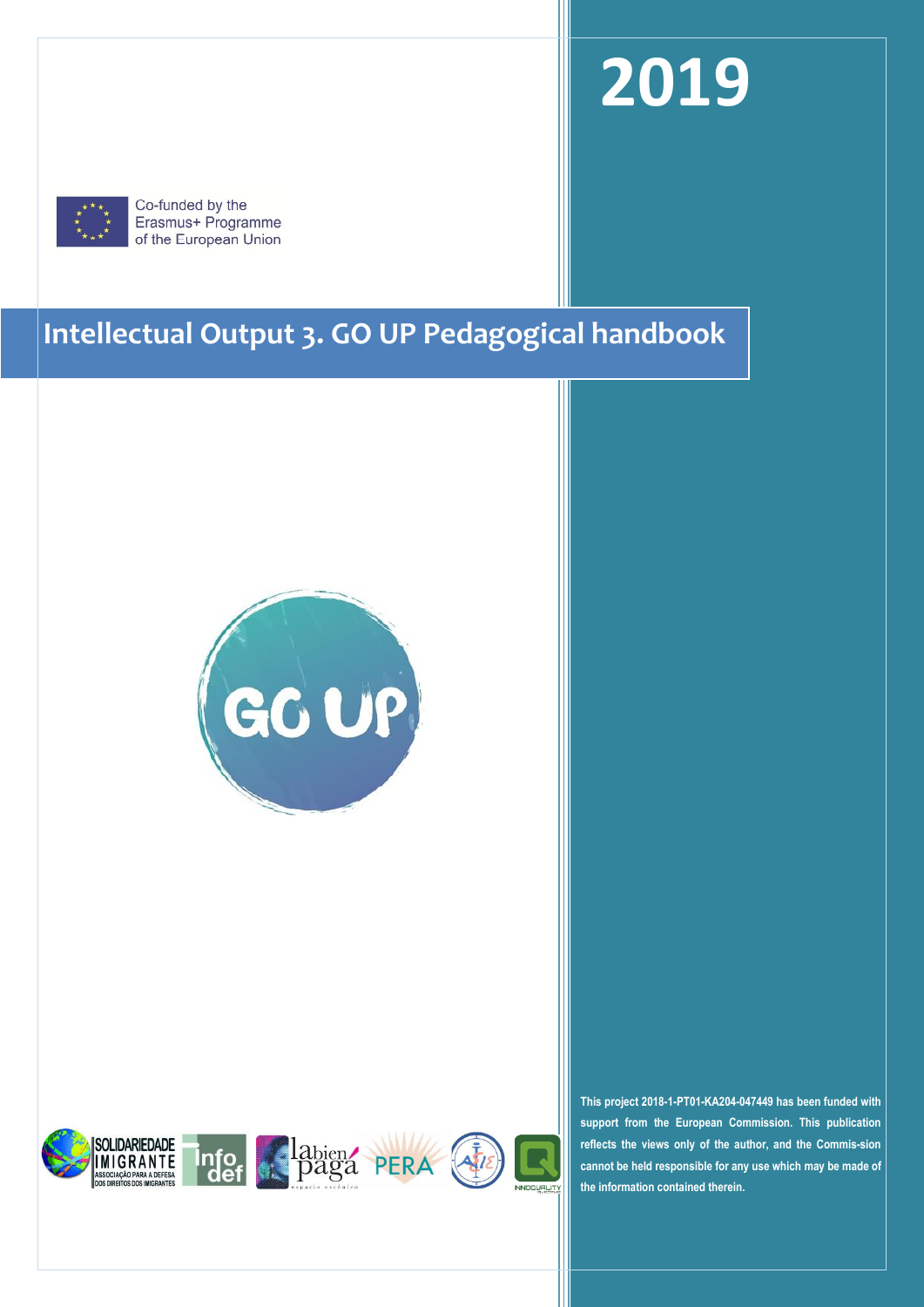# **Table of Contents**

| Unit 1 - Setting up a programme to build resilience and enhance the intercultural<br>competencies of refugees and asylum seekers through theatre techniques 5 |  |
|---------------------------------------------------------------------------------------------------------------------------------------------------------------|--|
|                                                                                                                                                               |  |
|                                                                                                                                                               |  |
|                                                                                                                                                               |  |
|                                                                                                                                                               |  |
|                                                                                                                                                               |  |
|                                                                                                                                                               |  |
|                                                                                                                                                               |  |
|                                                                                                                                                               |  |
|                                                                                                                                                               |  |
|                                                                                                                                                               |  |
|                                                                                                                                                               |  |
|                                                                                                                                                               |  |
|                                                                                                                                                               |  |
|                                                                                                                                                               |  |
|                                                                                                                                                               |  |
| UNITS 3: Enhancing intercultural competencies through theatre 15                                                                                              |  |
|                                                                                                                                                               |  |
|                                                                                                                                                               |  |
|                                                                                                                                                               |  |
|                                                                                                                                                               |  |
|                                                                                                                                                               |  |
|                                                                                                                                                               |  |
|                                                                                                                                                               |  |
| UNIT 4.1: Theatre techniques to build resilience and empower refugees and asylum                                                                              |  |
|                                                                                                                                                               |  |
|                                                                                                                                                               |  |

GCUP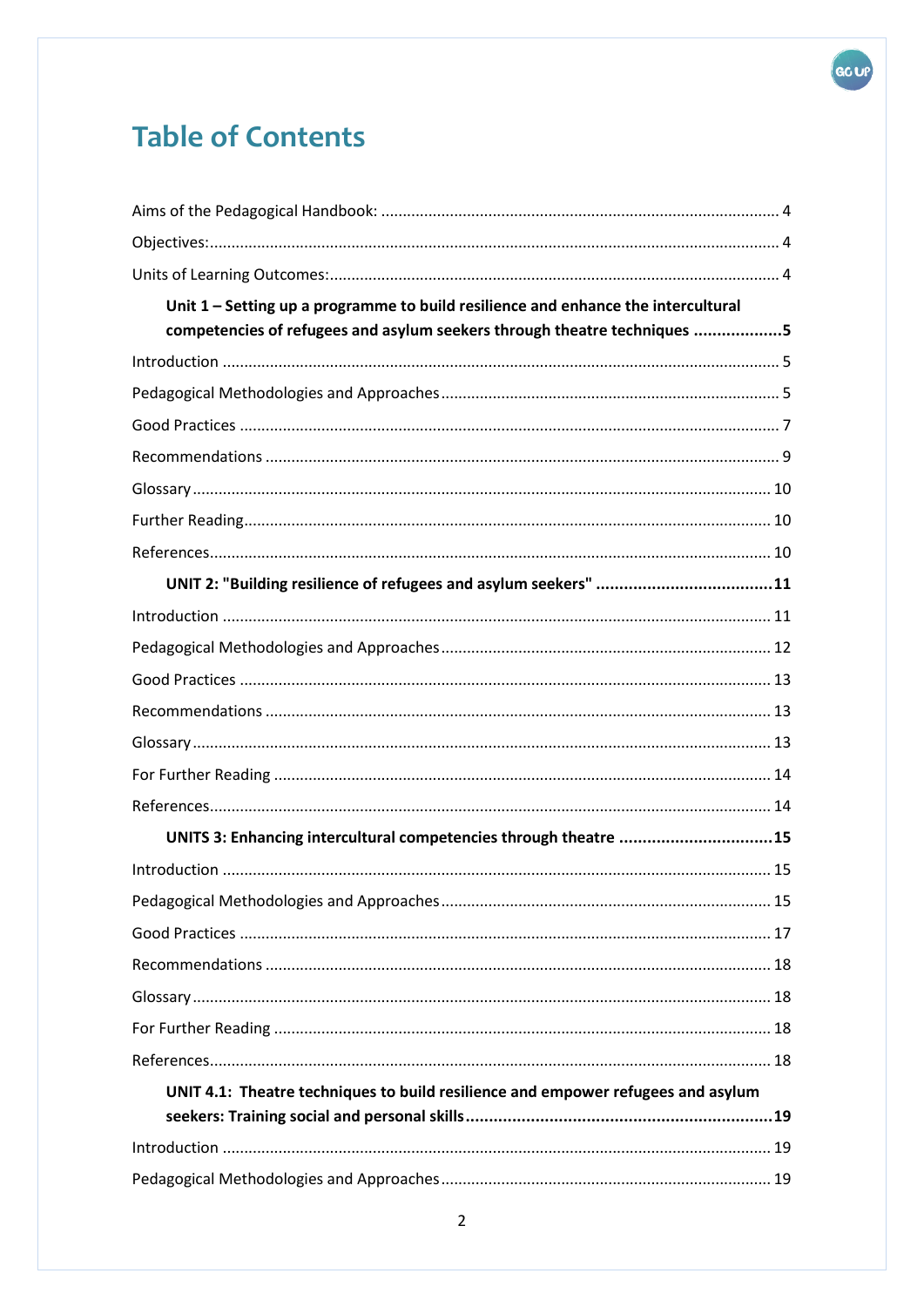# GO UP

| UNIT 4.2: Theatre techniques to build resilience and empower refugees and asylum |  |
|----------------------------------------------------------------------------------|--|
|                                                                                  |  |
|                                                                                  |  |
|                                                                                  |  |
|                                                                                  |  |
|                                                                                  |  |
|                                                                                  |  |
|                                                                                  |  |
|                                                                                  |  |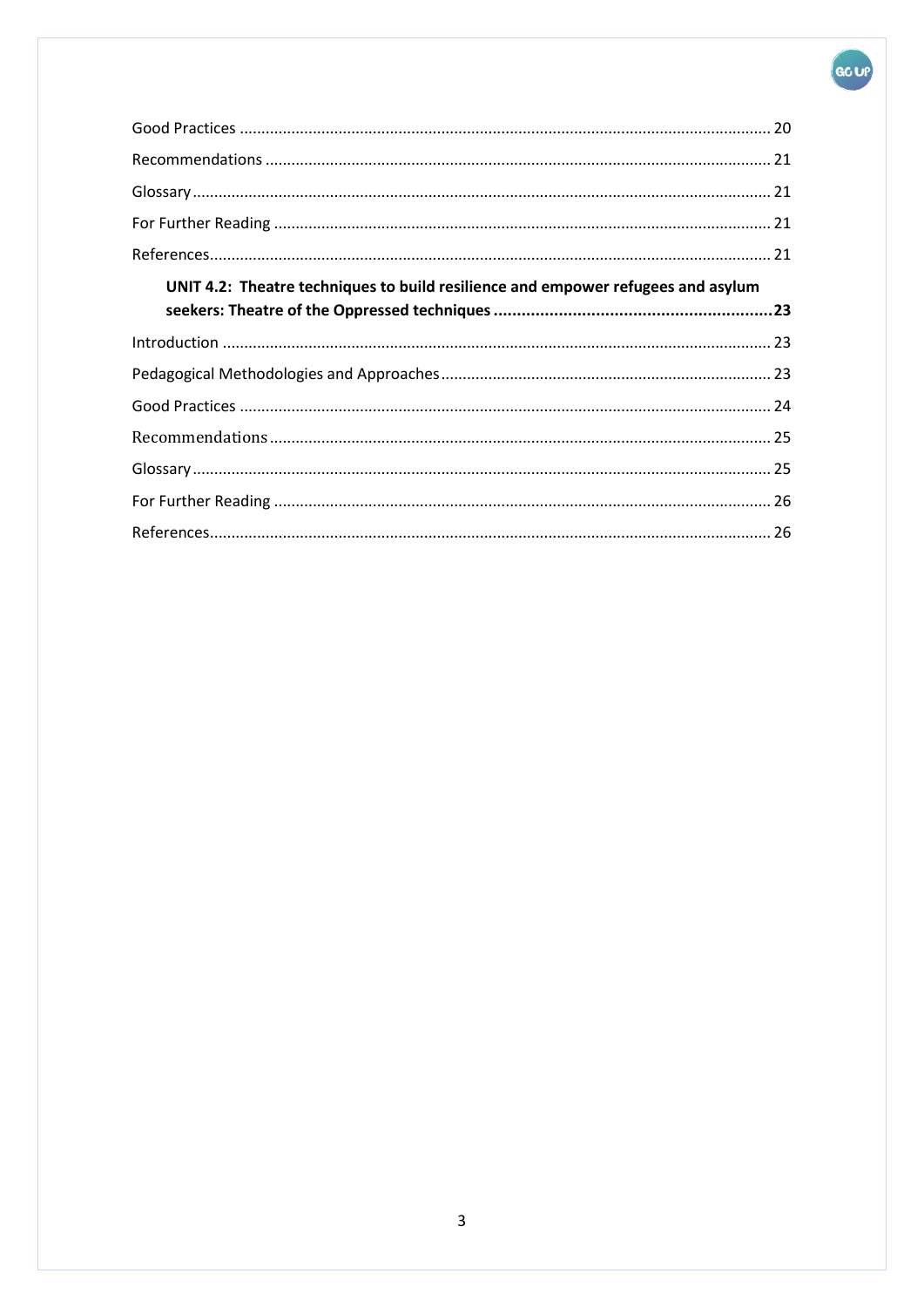

# <span id="page-3-0"></span>**Aims of the Pedagogical Handbook:**

Provide adult education teachers, trainers, tutors and counsellors with depth information, basic concepts, definitions and innovative methodological approaches on the use of theatre techniques to teach intercultural competencies and support the cultural integration of refugees, asylum seekers and migrants.

## <span id="page-3-1"></span>**Objectives:**

Go Up Pedagogical Handbook (IO3) aims to provide a deep insight including:

a) Theoretical introduction, approaches and general notions on intercultural and inclusive theatre.

b) Conceptual knowledge and methodological support related to adult education teachers, trainers, tutors and counsellors.

- c) Innovative pedagogical approaches and assessment methodologies.
- d) Cutting-edge practices, successful and inspiring experiences.
- e) Useful information, additional readings and recommendations

# <span id="page-3-2"></span>**Units of Learning Outcomes:**

| <b>Units</b>                                                                                                                                                           | <b>Leading Organization</b> |
|------------------------------------------------------------------------------------------------------------------------------------------------------------------------|-----------------------------|
| Learning Unit 1. Setting up a programme to build resilience and enhance the<br>intercultural competencies of refugees and asylum seekers through theatre<br>techniques | <b>INQS</b>                 |
|                                                                                                                                                                        | <b>INFODEF</b>              |
| Learning Unit 2. Building resilience of refugees and asylum seekers                                                                                                    | <b>IASIS</b>                |
| Learning Unit 3. Enhancing intercultural competencies through theatre                                                                                                  | <b>LBP</b>                  |
| Learning Unit 4.1. Theatre techniques to build resilience and empower<br>refugees and asylum seekers: Training social and personal skills                              | <b>PERA</b>                 |
| Learning Unit 4.2. Theatre techniques to build resilience and empower<br>refugees and asylum seekers: Theatre of the Oppressed techniques                              | <b>SOLIM</b>                |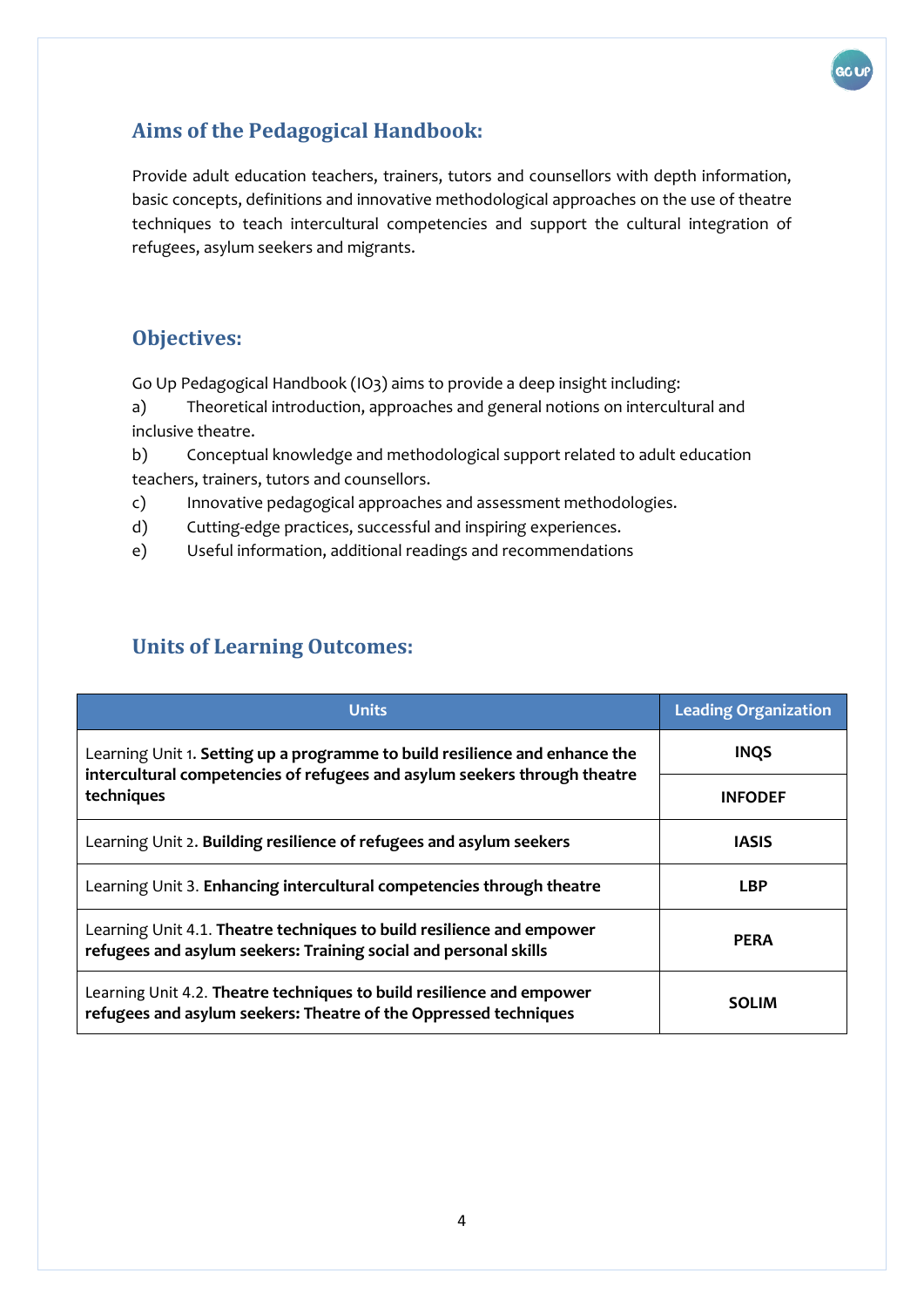<span id="page-4-0"></span>**Unit 1 – Setting up a programme to build resilience and enhance the intercultural competencies of refugees and asylum seekers through theatre techniques**

# <span id="page-4-1"></span>**Introduction**

The present unit "Setting up a programme to build resilience and enhance the intercultural competencies of refugees and asylum seekers through theatre techniques" addresses the **fundamentals of GO-UP project** and best practices on how to establish a programme within an organization to **build resilience and enhance the intercultural competences** of refugees and asylum seekers through theatre techniques.

The aim of this unit is to provide a general overview of Go Up Project approach, aims, supporting materials and products, describing the most relevant aspects about its implementation process.

Theatre techniques can provide excellent methods through which refugees and asylums seekers can find their own voices and address issues pertinent to them in a "safe space" and receive recognition and validation of those expressions from a supportive, receptive community environment that will likely share invaluable information and insights.

# <span id="page-4-2"></span>**Pedagogical Methodologies and Approaches**

The benefit of using theatre techniques to build resilience and intercultural competences is well known. In particular the use of the **Theatre of the Oppressed** created by the Brazilian **Augusto Boal**.

"During a session of Forum Theatre, many people will take to the stage and show many different possibilities. In this way, the event becomes a kind of theatrical debate, in which experiences and ideas are rehearsed and shared, generating both solidarity and a sense of empowerment" **Augusto Boal**.

Unfortunately, despite the best intentions it is not always possible for organizations, when establishing opportunities for refugees and asylums seekers to explore their experience through the Theatre of the Oppressed, to have in their employment individuals with the necessary skill set to employ a trauma informed approach, which will foster the cultivation of resilience in refugees and migrants. Furthermore, often organizations are unfamiliar with at a macro level the cultural value system and at a micro what might pose the real add value for refugees and asylum seekers to ensure their attendance.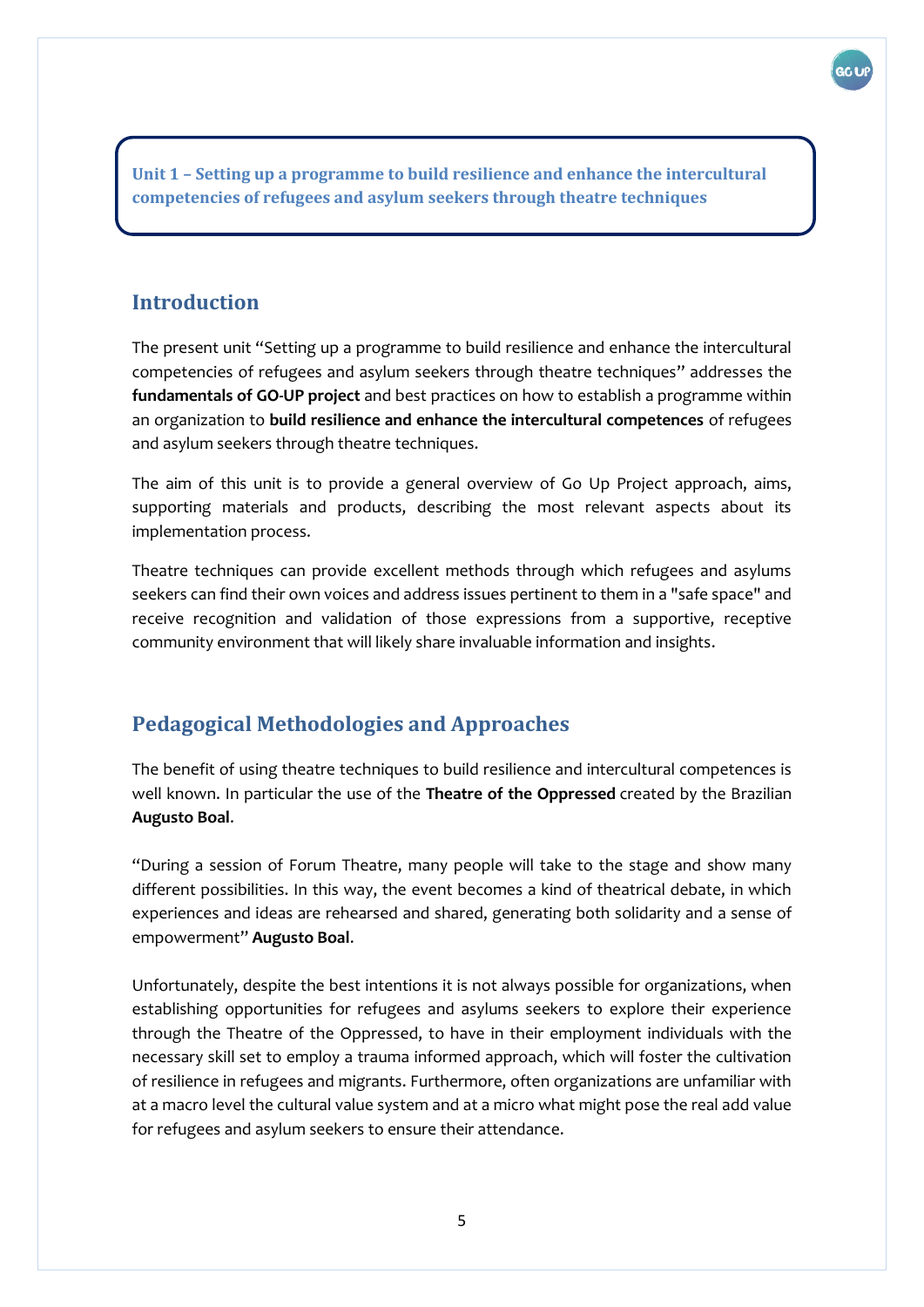

According to the concept of a **trauma-informed approach**, "A program, organization, or system that is trauma-informed:

- 1. Realizes the widespread impact of trauma and understands potential paths for recovery;
- 2. Recognizes the signs and symptoms of trauma in clients, families, staff, and others involved with the system;
- 3. Responds by fully integrating knowledge about trauma into policies, procedures, and practices; and
- 4. Seeks to actively resist re-traumatization".

It is paramount that a programme using Theatre of the Oppressed Techniques with refugees and asylum seekers does not overlook offering a desirable outcome and/or add value for the refugees and asylums seekers and uses facilitators who are trauma informed and are familiar with what it means to be resilience and what intercultural competence is.

The **methodology** behind the GO-UP project can be broken down into three distinct questions:

a) How can resilience in refugees and asylum seekers be built?

b) How can an understanding of intercultural competencies in organisations who attend refugees and asylum seekers can be enhanced through theatre methods?

c) What social and personal skills which cultivate resilience and intercultural competencies can be built via Theatre of the Oppressed techniques with refugees and asylum seekers to foster greater social integration a sense of self-empowerment.

**The GO-UP project** is innovative in its empathic consideration of the potential absences which might be present in the skill sets of organisations receiving refugees and asylum seekers who may wish to attempt to create a much needed forum for the expression of frustrations born from the day to day reality of life for the refugees and asylum seekers. Different innovative **pedagogical approaches** can be applied in the framework of GO-UP. Such us:

- **Dialogic Learning:** the learning that takes place through dialogue, as a result of egalitarian dialogue in which different people provide arguments based on validity claims and not on power claims. The concept of dialogic learning evolved from the investigation and observation of how people learn both outside and inside of schools, when acting and learning is freely allowed.
- **Peer Learning**: an educational practice in which students interact with other students to attain educational goals in a form of cooperative learning. Peer learning can take place in formal or informal learning contexts including aspects of self-organisation which facilitate learning "for everyone, by everyone, about almost anything".

The **GO UP Project** provides adult education teachers, trainers, tutors and counsellors from organisations receiving refugees and asylum seekers with the following **educational tools and resources**: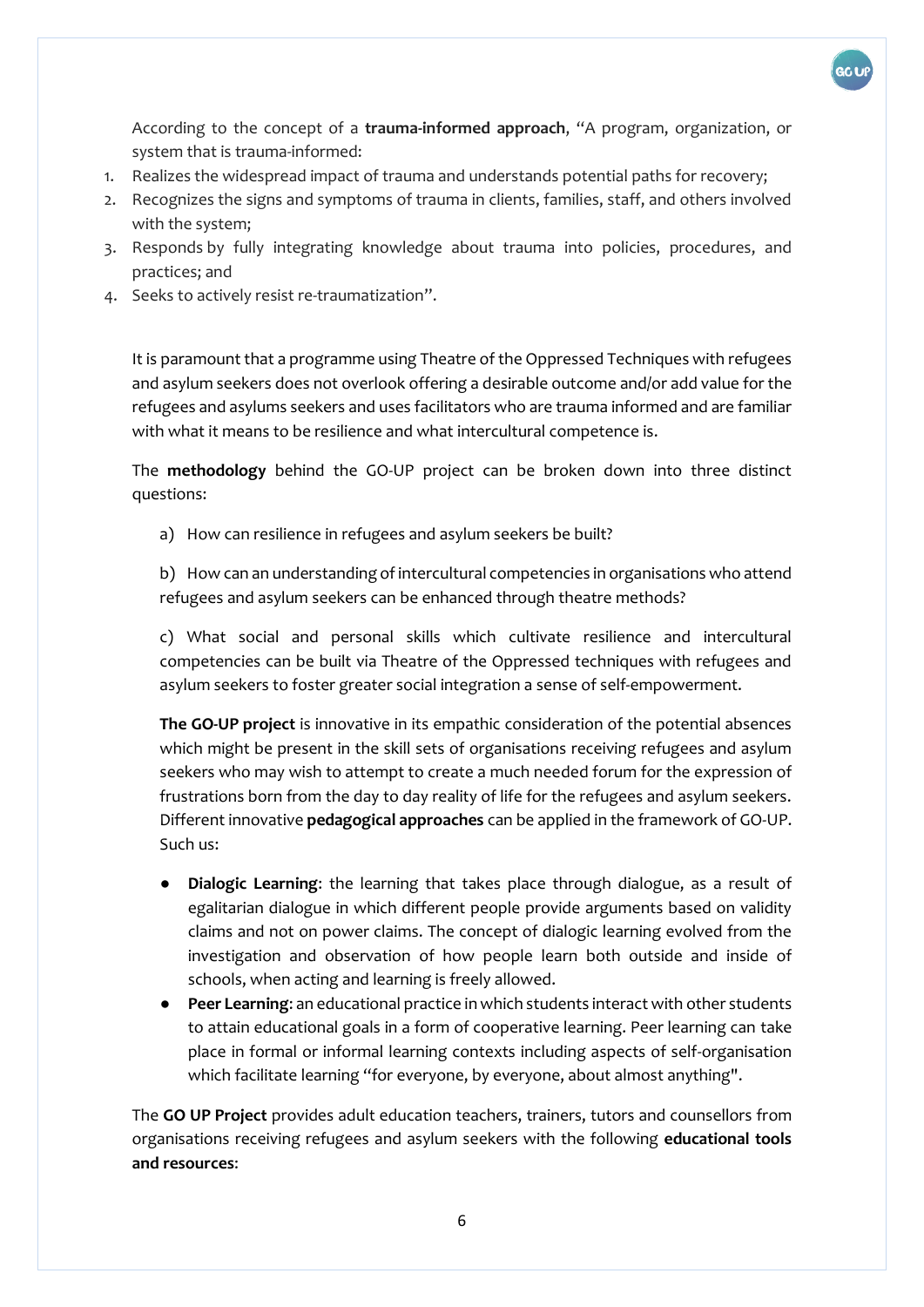

1. the GO UP **Online Digital Database** (IO.1): an exhaustive compilation of innovative practices, projects, policies, methodologies, pedagogical approaches, resources and tools intercultural and inclusive theatre

2. the ECVET **Training Curriculum** for Intercultural and Inclusive Theatre (IO.2) to facilitate the assessment, evaluation and recognition of learning outcomes related with the use of theatre techniques to teach intercultural competencies and support the cultural integration of refugees, asylum seekers and migrants

3. the Go Up **Pedagogical Handbook** on Intercultural and Inclusive Theatre (IO.3) with deep information about new approaches and innovative methodologies on the use if theatre techniques to support vulnerable groups

4. the Go Up **Toolbox** for Intercultural and Inclusive Theatre (IO.4) as a useful resource of practical information for the direct implementation of innovative theatre methods to help refugees, asylum seekers and migrants to build resilience and enhance intercultural competencies through theatre techniques

**GO-UP Project** approach can be used as a complimentary tool with a wide variety of high concept projects using the Theatre of the Oppressed to address a range of issues such as; racism, inequality, discrimination, sectarianism, human rights, gender equality, diversity, peace and reconciliation, adolescence, inclusion etc. Or in conjunction with a psychological programme.

Found within the **GO-UP Project** are a number of essential key take homes namely; it is not ethical for an organisation to attempt to provide a Theatre of the Oppressed programme to refugees and asylums seekers without first skilling their staff in applying a trauma informed approach, and what to be resilience and inter-culturally competent means. When an understanding of these topics is solid then theatre can provide an excellent and highly effective tool for addressing complex issues faced by refugees and asylum seekers which the expression of in their own right can further increase the resilience of refugees and asylum seekers and provide them with a sense of self-empowerment.

### <span id="page-6-0"></span>**Good Practices**

#### **SPAIN**

One of the main references in Spain is the "**Centre de Teatre de l'Oprimit (CTO) Pa'tothom**" from Barcelona. This drama training centre was created by a group of theatre professionals who are sensitised to social injustices with the aim of carrying out projects along a joint artistic and social line. CTO started working in 2000 developing projects and have worked since then for the defence of Human Rights and the eradication of social exclusion working in the search for alternative social models using theatre as a pedagogical tool in all areas. CTO projects supports the application of the Theatre of the Oppressed methodology and techniques as a tool for work which is being carried out in the social sphere. Jordi Forcadas, one of the leaders of this experience, has become a reference in various fields regarding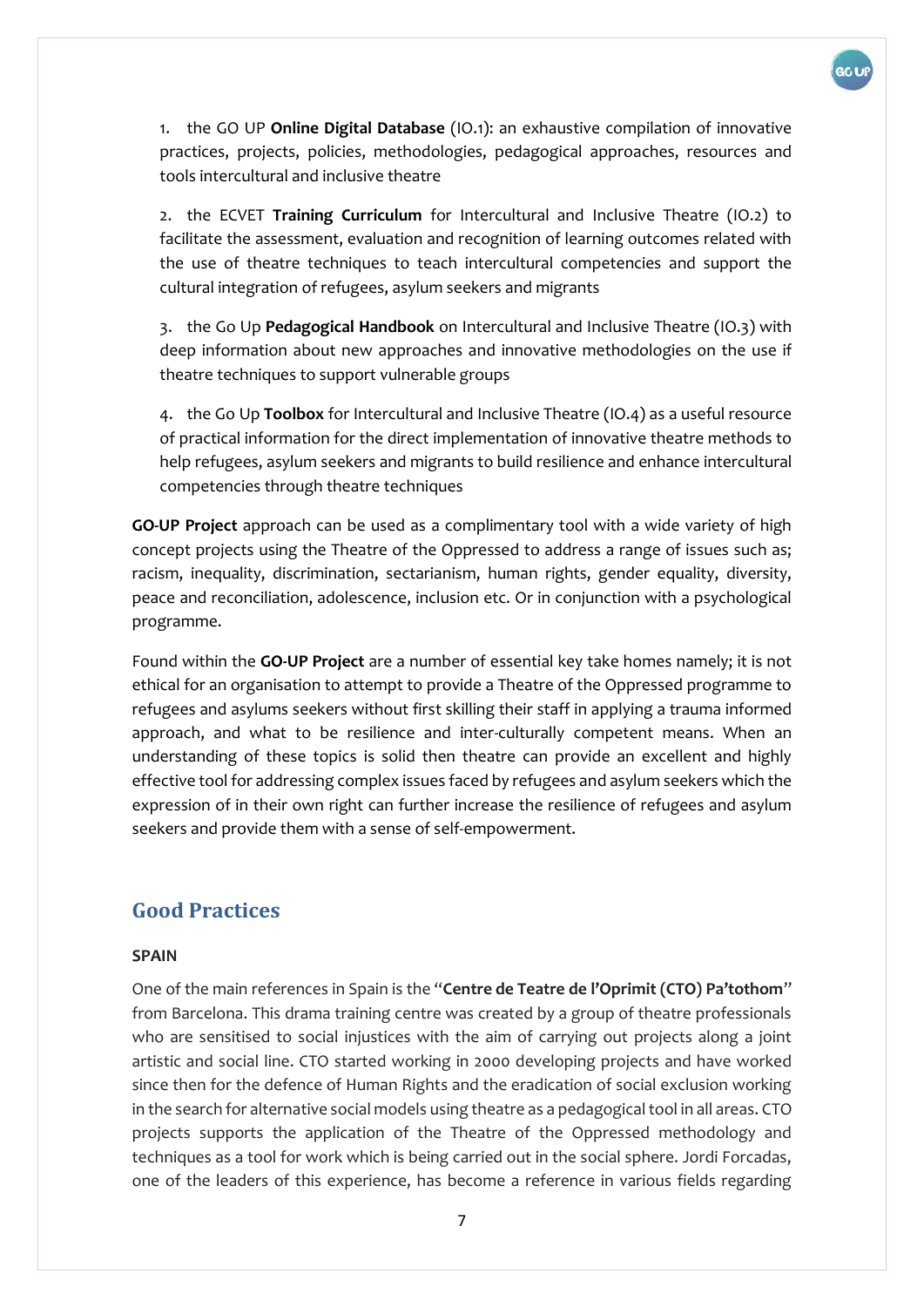

motivating work participation and social action through art in general and theatre in particular.

In addition, from 2011 the Barcelona Provincial Government Institute of Theatre has been offering a postgraduate course in **Applied Theatre: Communitarian impact and Theatre creation**. The course, for which participation is recognised with 15 ECTS credits, is aimed at completing the training of professionals (from social, educational or theatrical fields) that are required to develop proposals for community work and are motivated in the use of performing arts in a social context.

Some **Spanish Universities** offer postgraduate courses for Training in the Social Theatre such as:

- The **Postgraduate in Social Theatre and Socio-educational Intervention,** offered by the Pere Tarrés Foundation of Ramon Llull University (Faculty of Social Education and Social Treball)
- And the **Specialist in Social Theatre and Socio-educational Intervention** (47 ECTS) and **Master in Social Theatre and Socio-educational Intervention** (with a load of 60 ECTS) offered by the Pablo Olavide University of Seville (UPO)

In Madrid there are two theatrical spaces offering non-formal training and carrying out projects on Social Theatre with the methodology of Theatre of Listening: the "**Sala Metáforas**" and "**Los Últimos Teatro**". These projects are aimed at finding ways in which communication could be used as a liberating tool in several fields of application: the Performing Arts, Education, Social and Politics.

#### **IRELAND**

Ireland has a strong history of exploration and use of the Theatre of the Oppressed. At the forefront of this are two organisations **Smashing Times Theatre Company** and **Youth Theatre Ireland** located in the nation's capital Dublin. The most relevant complimentary projects to GO UP are "**Acting for Peace**", "**Acting for Change**" and "**Drama for Change**" projects and "**Introducing Forum Theatre as a tool to explore inequality and discrimination"**. The first three were delivered by **Smashing Times Theatre and Film Company** and the later by the **Youth Theatre Ireland.** 

The aim of **Smashing Times Theatre and Film Companies "Acting for Peace** (2014)" was to use drama and theatre activities to bring people community leaders, youth workers, artists, academics, teachers, actors, drama facilitators, and anyone interested in learning how theatre can engage with issues of importance together to explore themes that are a consequence of the conflict in Northern Ireland and the Southern Border counties. The project also aimed to promote equality, diversity and the coming together or reconciliation of different communities in mutual understanding and respect. To this end it created 30 Reconciliation Through Drama workshops with local community and youth groups in the three counties which border Northern Ireland conducted 4 seminars for dialogue and training and held a professional performance piece followed by a post-performance discussion on the issues raised.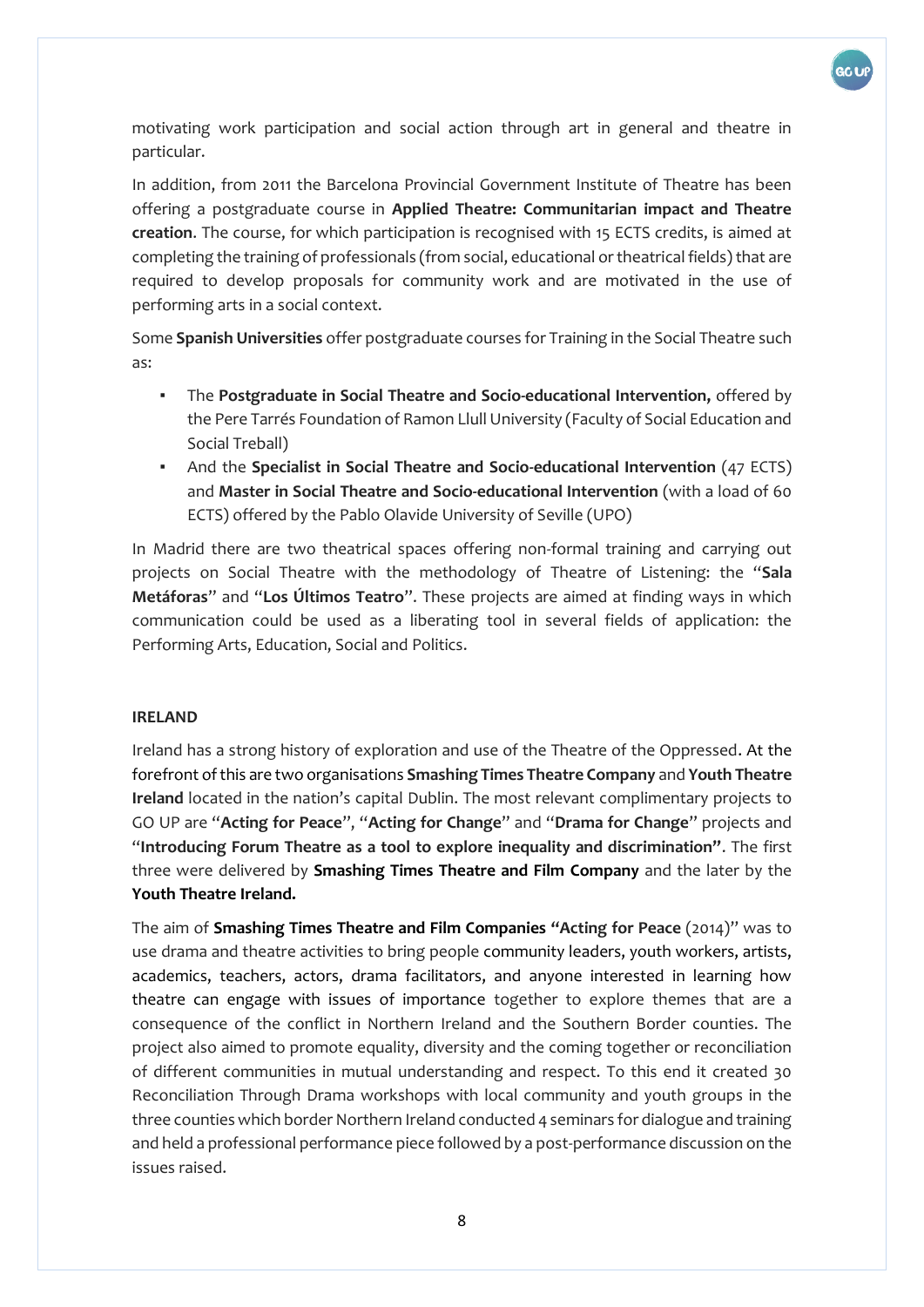

The aim of **Smashing Times Theatre and Film Company** "**Acting for Change** (2013)" was to deliver a theatre programme for secondary school students and youth groups, once again in a border country with Northern Ireland. Smashing Times was funded by the Peace III Programme and the project was supported by the European Regional Development Fund through the EU Programme for Peace and Reconciliation Partnership managed for the Special EU Programmes Body by Louth County Council. **Smashing Times Theatre and Film Company** drama facilitator Fiona Bawn Thompson, good relations facilitator Deirdre Blakely, and actor Adam Traynor, worked with 339 students across Louth as part of an in-school programme. Students participated in four drama workshops exploring equality, identity, racism and sectarianism, and attended a performance of **Crossings**.

The **Smashing Times Theatre and Film Company** "**Drama for Change** (2014)" was a threeyear partnership project run with partners from Ireland, Germany, Bulgaria, Spain and the Netherlands. The project used creative methods to develop a new training curriculum for adult educators using the arts to promote anti-racism, gender equality and diversity and was funded by Erasmus+. The aim was to develop a training curriculum and toolbox of resources available on-line and in digital format, to provide adult educators, teachers and artists with the skills necessary to work with adults through a creative medium, using drama and theatre to promote anti-racism, gender equality and diversity.

"**Introducing Forum Theatre as a tool to explore inequality and discrimination**" is a training programme and resource pack delivered by **Youth Theatre Ireland** and funded by the Equality Authority. This resource can support youth workers, youth arts workers, youth theatre leaders, drama facilitators, community workers and teachers who are interested in exploring Forum Theatre. Forum Theatre workshops were delivered to participants of **Youth Theatre Ireland's** NAYD's ArtsTrain course in youth drama facilitation. NAYD researched and developed the Forum Theatre Training Programme, which involved designing and piloting a series of workshops and Forum pieces that were delivered to 14 ArtsTrain participants/ facilitators.

#### <span id="page-8-0"></span>**Recommendations**

In conclusion if an organisation wishes to build the resilience and intercultural competences of refugees and asylum seekers to support their integration through drama techniques their facilitators can use the methodological approaches and results of the **GO UP Project** to ensure the programme applies a trauma informed approach with an understanding of cultural value systems and provides opportunities of value for refugees and asylum seekers. The Good Practices provided in this Handbook and in the **GO UP Online Digital Database** have a wealth of highly applicable information, tools, activities and resources which can be used in complement with the resources created by **GO UP Project** to explore the topic.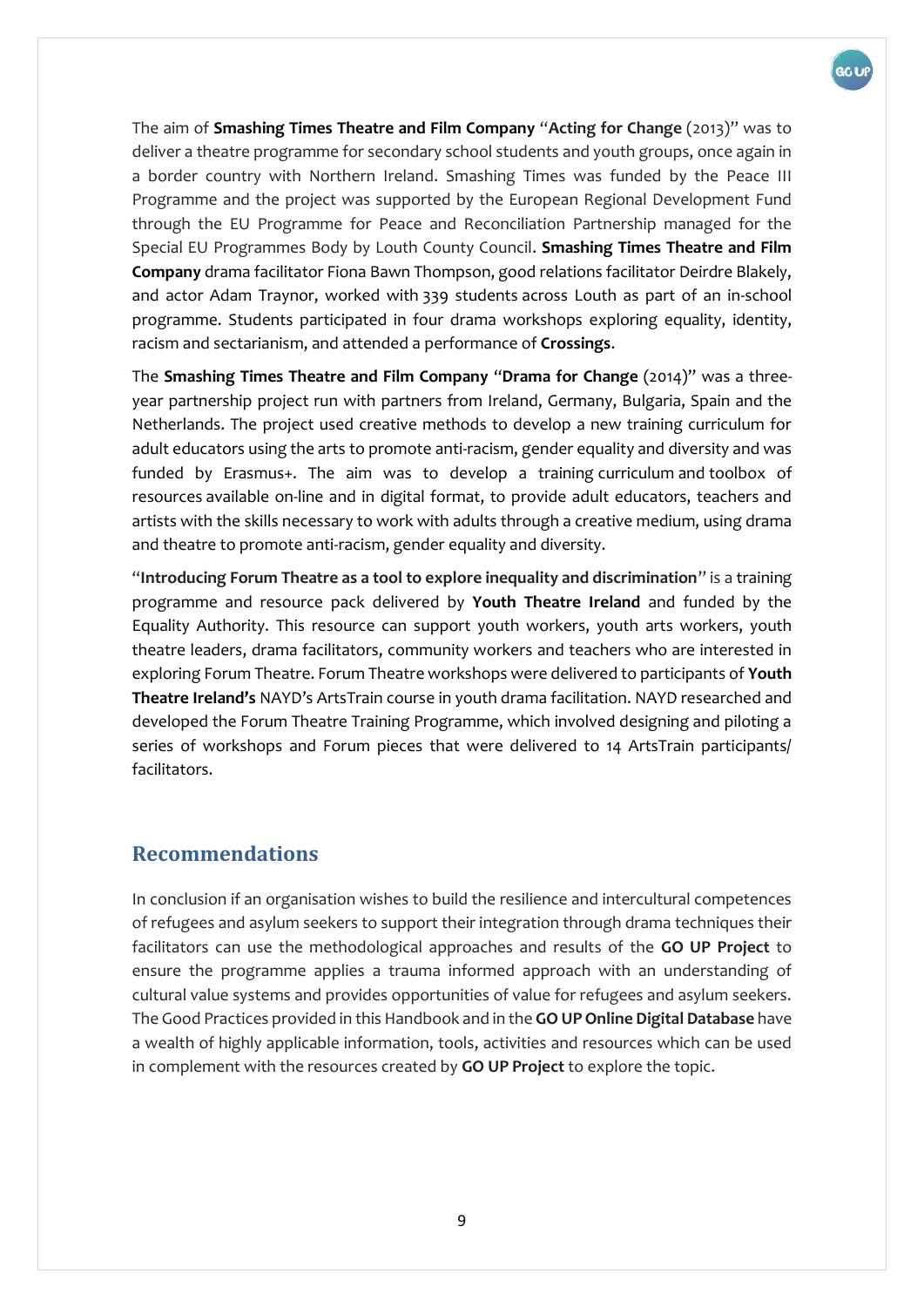

#### <span id="page-9-0"></span>**Glossary**

**Theatre of the Oppressed -** Theatrical forms first elaborated by the Brazilian theatre practitioner Augusto Boal in the 1970s, influenced by the work of the educator and theorist Paulo Freire. These techniques use theatre as means of promoting social and political change providing the participants with an active role to explore, show, analyse and transform the reality in which they are living.

**A trauma informed approach** - A program, organisation, or system that is trauma-informed.

**Resilience** - the capacity to recover quickly from difficulties and adversity.

**Intercultural Competences** - a range of cognitive, affective, and behavioural skills that lead to effective and appropriate communication with people of other cultures.

**Cultural Values** - The commonly held standards of what is acceptable or unacceptable, important or unimportant, right or wrong, workable or unworkable, etc., in a community or society.

## <span id="page-9-1"></span>**Further Reading**

Boal, A. (2008) Theatre of the oppressed. London: Pluto press Santos, B. (2019) Theatre of the Oppressed Roots and Wings: A Theory of Praxis [https://www.deepfun.com/wp-content/uploads/2010/06/Games-for-actors-and-non](https://www.deepfun.com/wp-content/uploads/2010/06/Games-for-actors-and-non-actors...Augusto-Boal.pdf)[actors...Augusto-Boal.pdf](https://www.deepfun.com/wp-content/uploads/2010/06/Games-for-actors-and-non-actors...Augusto-Boal.pdf)

#### <span id="page-9-2"></span>**References**

Boal, A. (2008) Theatre of the oppressed. London: Pluto press Trauma-Informed Approach and Trauma-Specific Interventions – [www.mentalhealth.org](http://www.mentalhealth.org/) CTO - <https://www.cto.patothom.org/> Sala Metáforas - <http://salametaforas.com/> Los Últimos Teatro - <http://www.losultimosteatro.com/wordpress/> Acting for Peace - <http://smashingtimes.ie/theatreandfilmcompany/page-2/page-2b/> Acting for Change [-http://smashingtimes.ie/theatreandfilmcompany/page-2/acting-for](http://smashingtimes.ie/theatreandfilmcompany/page-2/acting-for-change/)[change/](http://smashingtimes.ie/theatreandfilmcompany/page-2/acting-for-change/) Drama for Change - [http://smashingtimes.ie/theatreandfilmcompany/drama-for-change-](http://smashingtimes.ie/theatreandfilmcompany/drama-for-change-2015-2018/)[2015-2018/](http://smashingtimes.ie/theatreandfilmcompany/drama-for-change-2015-2018/) Introducing Forum Theatre as a tool to explore inequality and discrimination <http://www.youththeatre.ie/resources/publications/>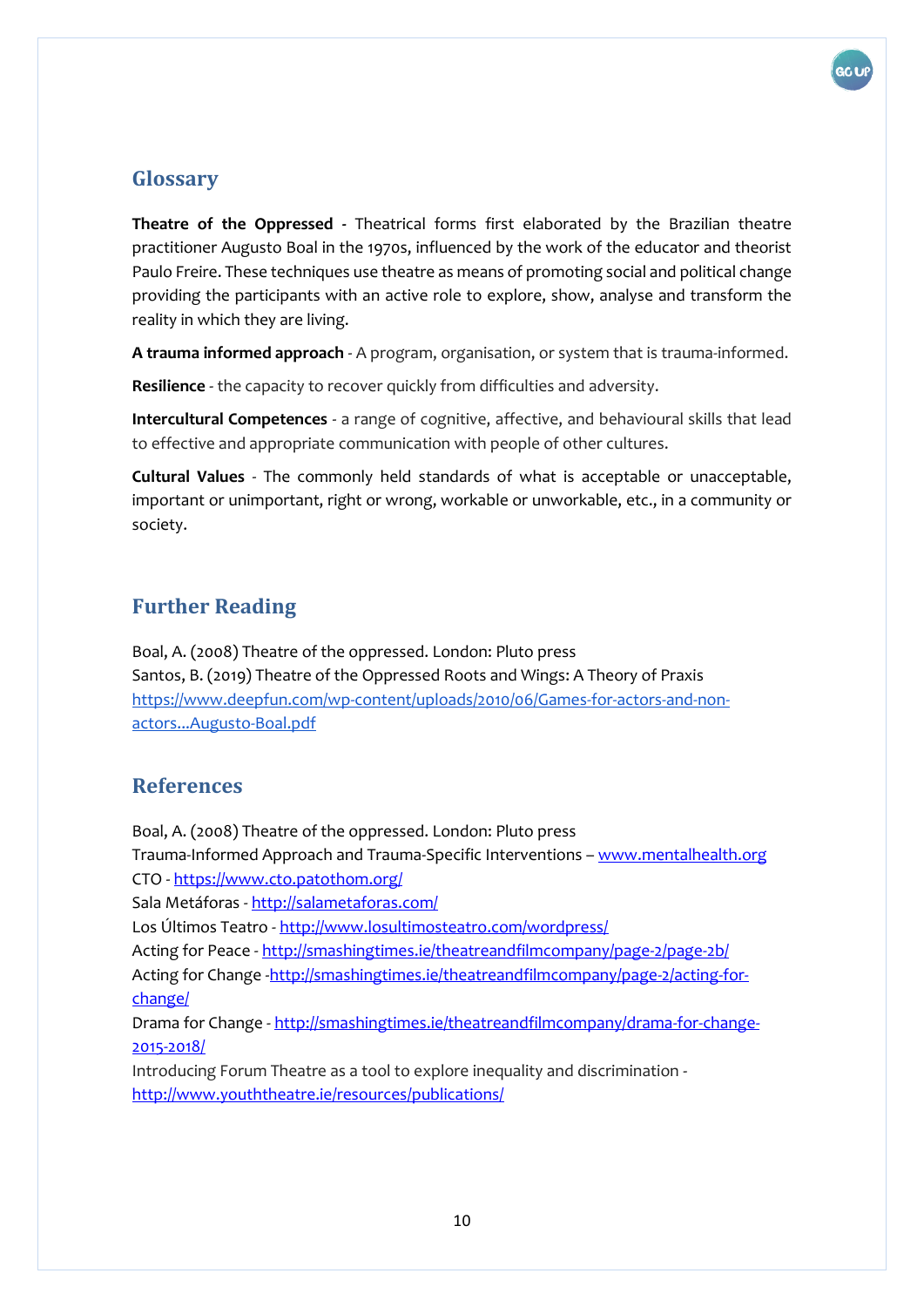<span id="page-10-0"></span>**UNIT 2: "Building resilience of refugees and asylum seekers"**

#### <span id="page-10-1"></span>**Introduction**

The basic aim of this unit is met by methodologies, techniques and tools constructed in a way that respond to the core idea behind this learning unit; to build resilience of refugees and asylum seekers in order to ensure their smooth integration to their new society. Firstly, it is important to clarify a definition of resilience; resilience is the capacity to recover quickly from difficulties. In other words, resilience is a person's capacity to respond to pressure and the demands of daily life. The contents contained in this unit will be directly connected to theatrical techniques and methodologies, with the scope of empowering and strengthening the resilience of the individuals who engage with it.

The meaning and the importance of resilience plays a pivotal role in the psychosynthesis of individuals irrespective of their cultural background. This learning unit covers a more psychosocial perspective of the **GO UP Project**, that is why it is very important to clearly define the term resilience, some risks or barriers that may be faced during the practical implementation of the **GO UP Project** outputs, and the approaches that will be adapted for the empowerment of the refugees and asylum seekers. Also, due to its psychological substance, this learning unit can be modified to suit many concepts, as it is addressed to a characteristic inherent in all humans, that of resilience.

Resilience, as a term, due to the fact that it is a facet of personality, is difficult to make a one shoe fits all methodology for its cultivation. Some people are more resilient than others depending on their life experience. Thus, it is very important that all methodologies included in this Unit, be well organized and defined, in order to ensure their sustainability and their positive exploitation by experts, for implementation in their working environments. Resilience work traverses the sensitive area of one's capacity to problem solve and is a skill recovery process, it is a very sensitive terrain that can provoked defensive behavior. That is why, trainers should first create a trust relationship with the recipients before applying the methodologies herein, in order to adequately respond to this reality.

Resilience is a personality characteristic, of which some individuals have more of and some conversely have less. Building resilience is one of the most important steps on the path to ensuring a balance between the psychological and social perspective of individuals. So, the basic aim of this Unit is to show how the resilience levels of refugees and asylum seekers can be bolstered through theatrical techniques and the Go Up Toolbox contains a comprehensive range of materials in the form of tools and activities to this end. The theatrical techniques connected to this unit have been selected in order to promote a more creative counselling approach through the use of metaphor. Theatre acts as a conduit to assist individuals in finding a way out to their unconscious thoughts, a way to recover from difficulties and to face problems effectively.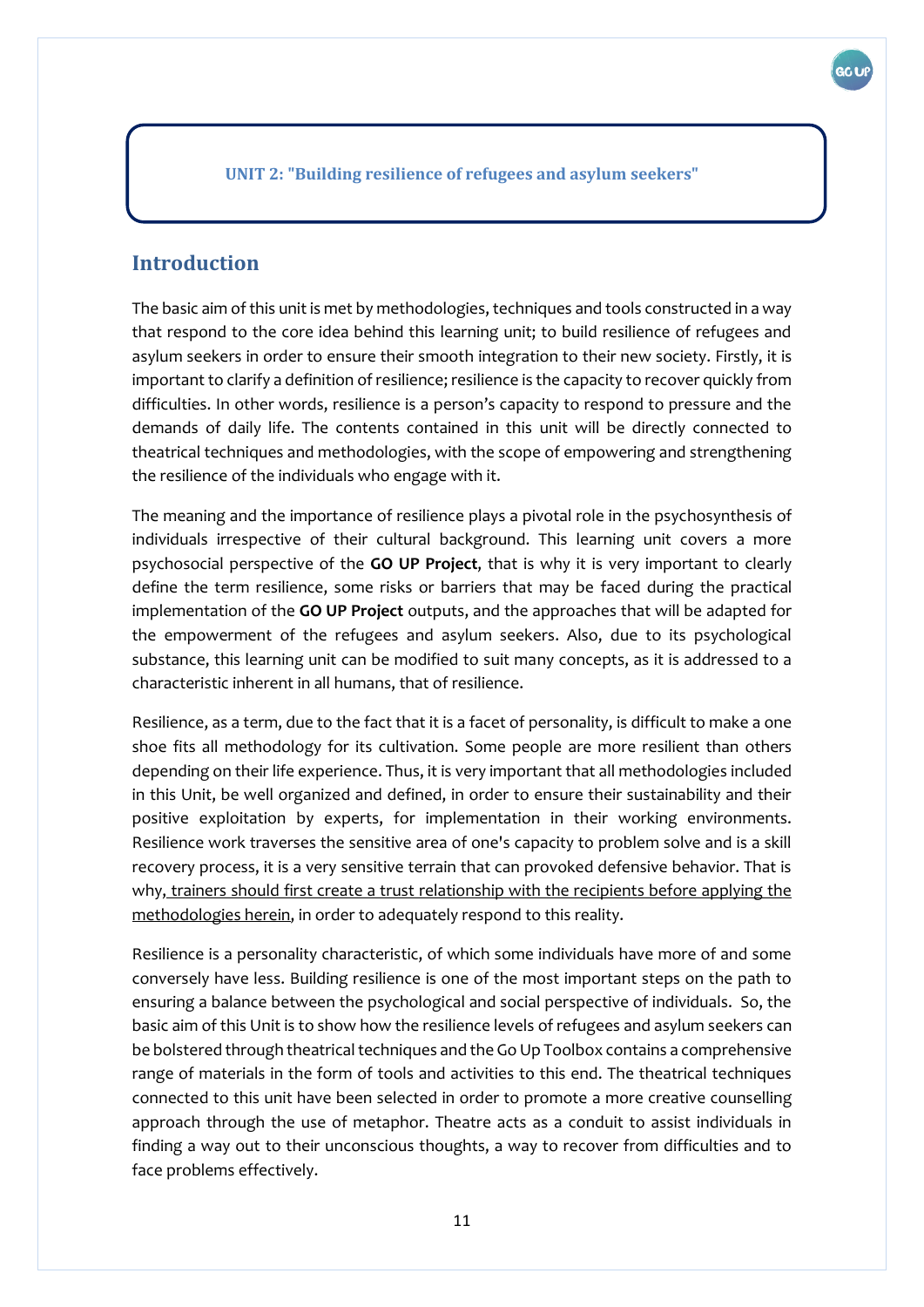

## <span id="page-11-0"></span>**Pedagogical Methodologies and Approaches**

"Methodology is the systematic, theoretical analysis of the methods applied to a field of study. It comprises of the theoretical analysis of the body of methods and principles associated with a branch of knowledge. Typically, it encompasses concepts such as paradigms, theoretical models, phases and quantitative or qualitative techniques." (Retrieved from[: https://en.wikipedia.org/wiki/Methodology\)](https://en.wikipedia.org/wiki/Methodology)

Some examples that are used inside the training material of the GO UP Project are:

- *"***Drama therapy** which is an established and validated form of therapy that can be applied to a wide range of participants (as clients are generally called in this treatment modality) in an even broader range of issues, problems, and disorders. The evidence backing its effectiveness is compelling, as is the intuitive reasoning behind its appeal."

(Retrieved from[: https://positivepsychology.com/drama-therapy/](https://positivepsychology.com/drama-therapy/) )

- "**Psychodrama** which is an action method, often used as a psychotherapy, in which beneficiaries use spontaneous dramatization, role playing, and dramatic selfpresentation to investigate and gain insight into their lives." (Retrieved from: <https://en.wikipedia.org/wiki/Psychodrama> )

What is innovative about the aforementioned techniques is that in comparison to other similar methodologies, they afford the beneficiaries the ability to cope well under pressure, adversity and uncertainty. Drama therapy relies on developing behaviors, thoughts and actions, through theatrical methodologies and techniques which have been constructed in a manner which directly addresses the meaning of resilience.

According to the American Psychological Association, the personal values and beliefs of the individuals might have an impact on how they communicate their feelings and deal with diversity. Thus, through intercultural understanding, we recognise those personal values and beliefs as a basis for effective collaboration between people from different cultural backgrounds. All the tools have been constructed in a manner which promotes the importance of team bonding, accepting others and building trust relationships. Also, in reference to the personality characteristic of resilience, the methods and techniques included, predominantly focus on counselling and supporting the trainees as they try to define themselves and their needs through innovative theatrical techniques and tools. Theatre and Psychology provide a powerful combination that can provide motivation to individuals who are ready to enhance their resilience and their collaborative competencies, in a general sense. The adaptation of the activities provided inside the training material, can be applied to several contexts –with some additional appropriate modifications on a project by project basis - to an even wider audience.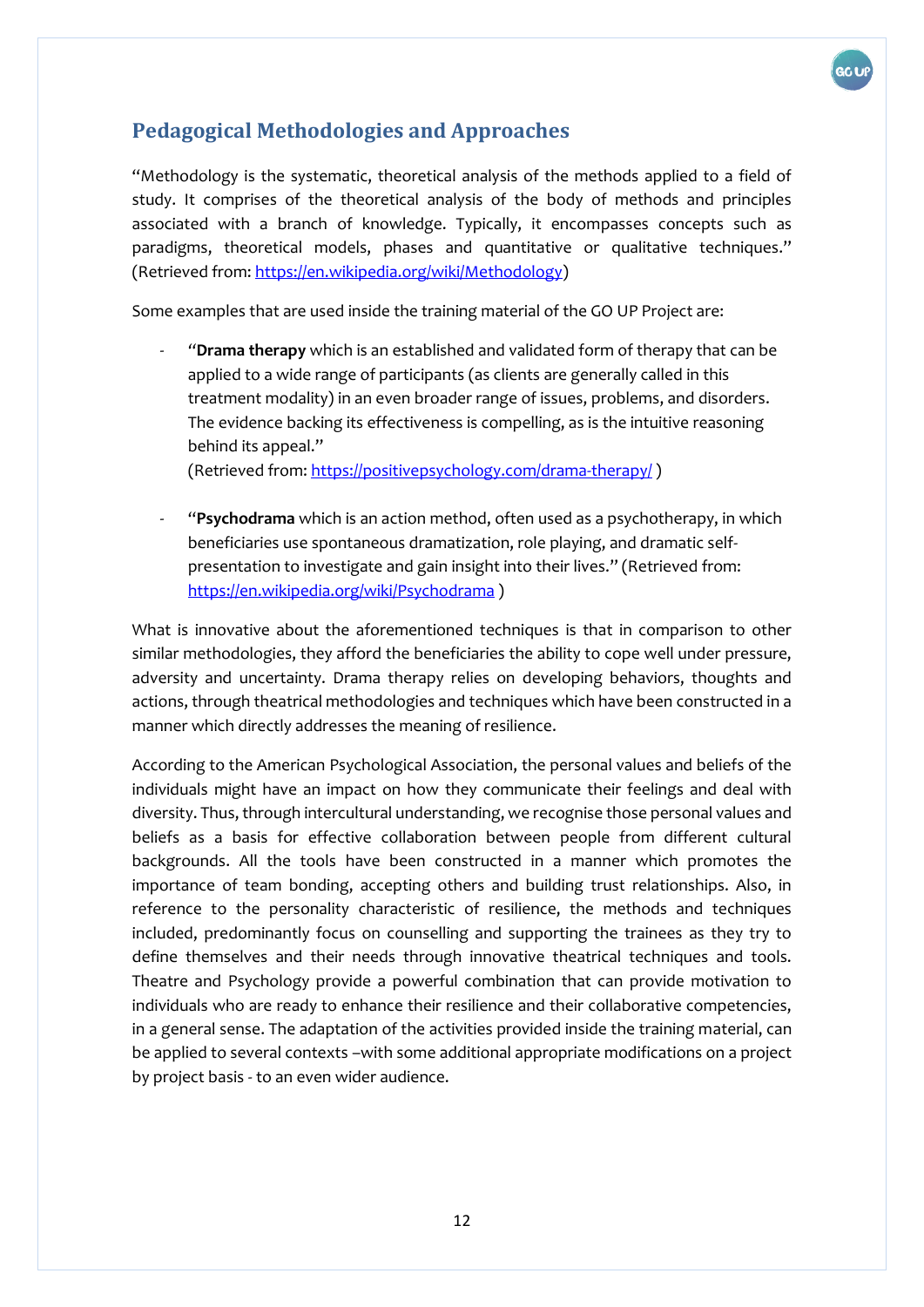

# <span id="page-12-0"></span>**Good Practices**

- ⮚ Athens, Greece, Youth City, "**Connect Your City**" (Youth Centre of IASIS NGO)
- ⮚ "**Connect Your City**" combines an educational methodology, addressed to youth with the aim of motivating young people to be more socially active, it is run in tandem with a wider spectrum of events that are organized in order to assist the personal development of the young people. This good practice is relevant to aims of the **GO UP Project** is because **Connect Your City** is a multi-cultural based youth centre, where the exchange of values and beliefs is at the core of all the methodologies and techniques applied in the tasks and services of the centre (including that of art and theatre) and this provides a connecting link between individual users of the centre.
- ⮚ **"Connect your city culture"** is an innovative youth centre for young adults (16 30 years old), located in the centre of Athens, in Victoria. "**Connect your city culture"** aims at educating young people through artistic means and interdisciplinary art projects combining, theatre, dance, dance theatre, live music groups, photography and visual installations.
- ⮚ **"Connect your city" i**s also a certified centre in non-formal education, where programs are designed and implemented to encourage individuals to be active citizens. The connection with **GO UP Project**, is that the pilot testing of the project's tools, will be organized in "**Connect Your City"** and applied by their experts-trainers, who will use these tools in a real face-to-face context. Through this connection we can ensure the sustainability and utilization of the tools, in order review their validity and reliability.

#### <span id="page-12-1"></span>**Recommendations**

The basic points that underpin this Learning Units are:

- Resilience is a personality characteristic
- Some people cope with stressful situations better than others, due in part to their higher level of resilience
- The basic aim for refugee and asylum seekers is that this material facilitate their coping with difficulties
- Using and demonstrating theatre techniques, such as drama therapy or psychodrama and using the **GO UP Project tools** can increase and empower the refugee and asylum seekers competencies in terms of resilience and intercultural competency
- The meaning and the importance of resilience is a very sensitive issue and the trainers should pay careful consideration to the manner and context in which they implement these methodologies.

#### <span id="page-12-2"></span>**Glossary**

**Resilience**: The meaning of resilience is, the capacity to recover quickly from difficulties.

**Methodology**: Methodology is the systematic, theoretical analysis of the methods applied to a field of study.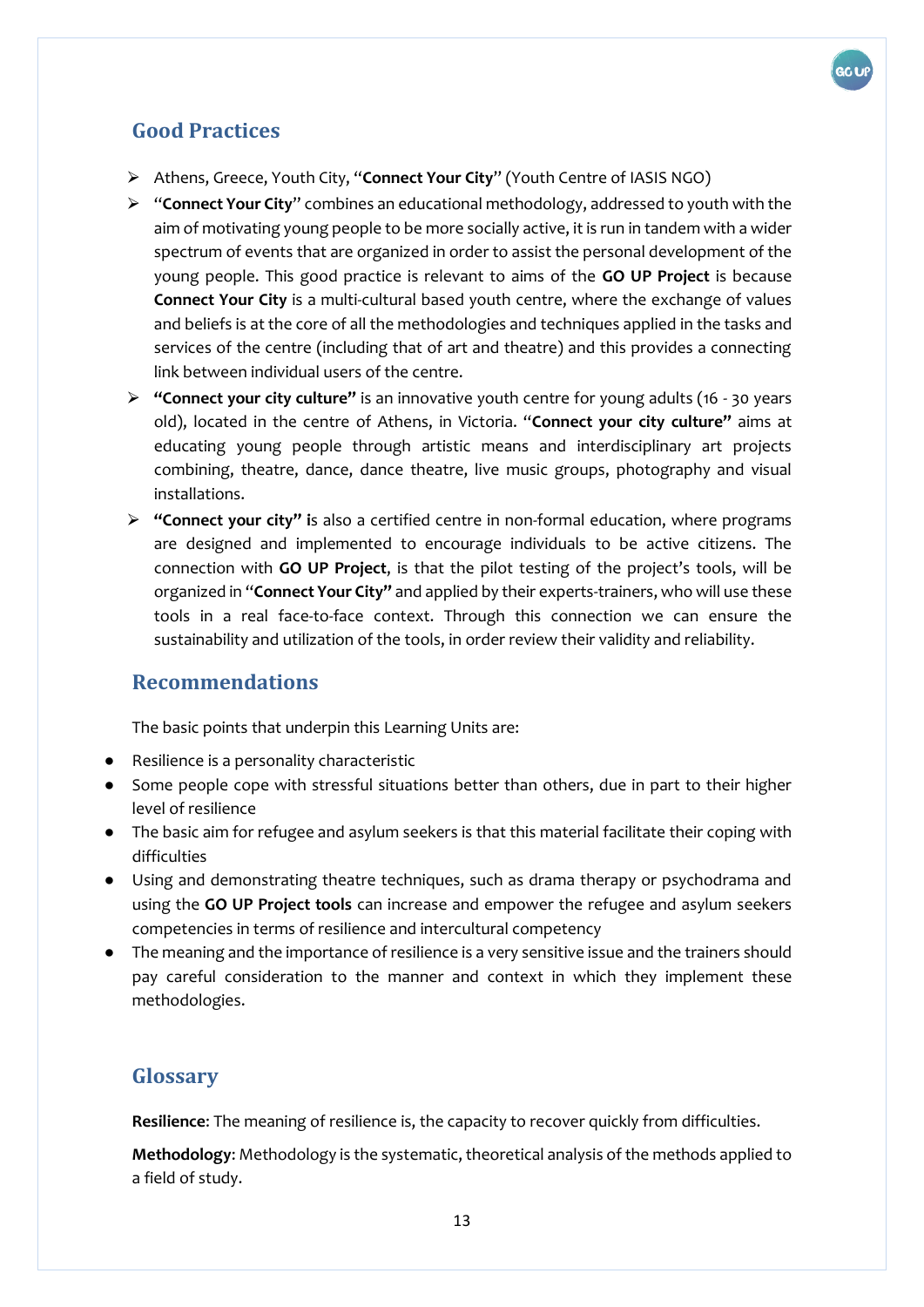

GC U

# <span id="page-13-0"></span>**For Further Reading**

<https://positivepsychology.com/drama-therapy/> <https://www.barrywinbolt.com/resilience-at-work/> <https://psychcentral.com/lib/what-is-resilience/>

### <span id="page-13-1"></span>**References**

Drama Therapy: Essential Techniques, Activities & Exercises + Courses. (2018, May 11). Retrieved from<https://positivepsychology.com/drama-therapy/>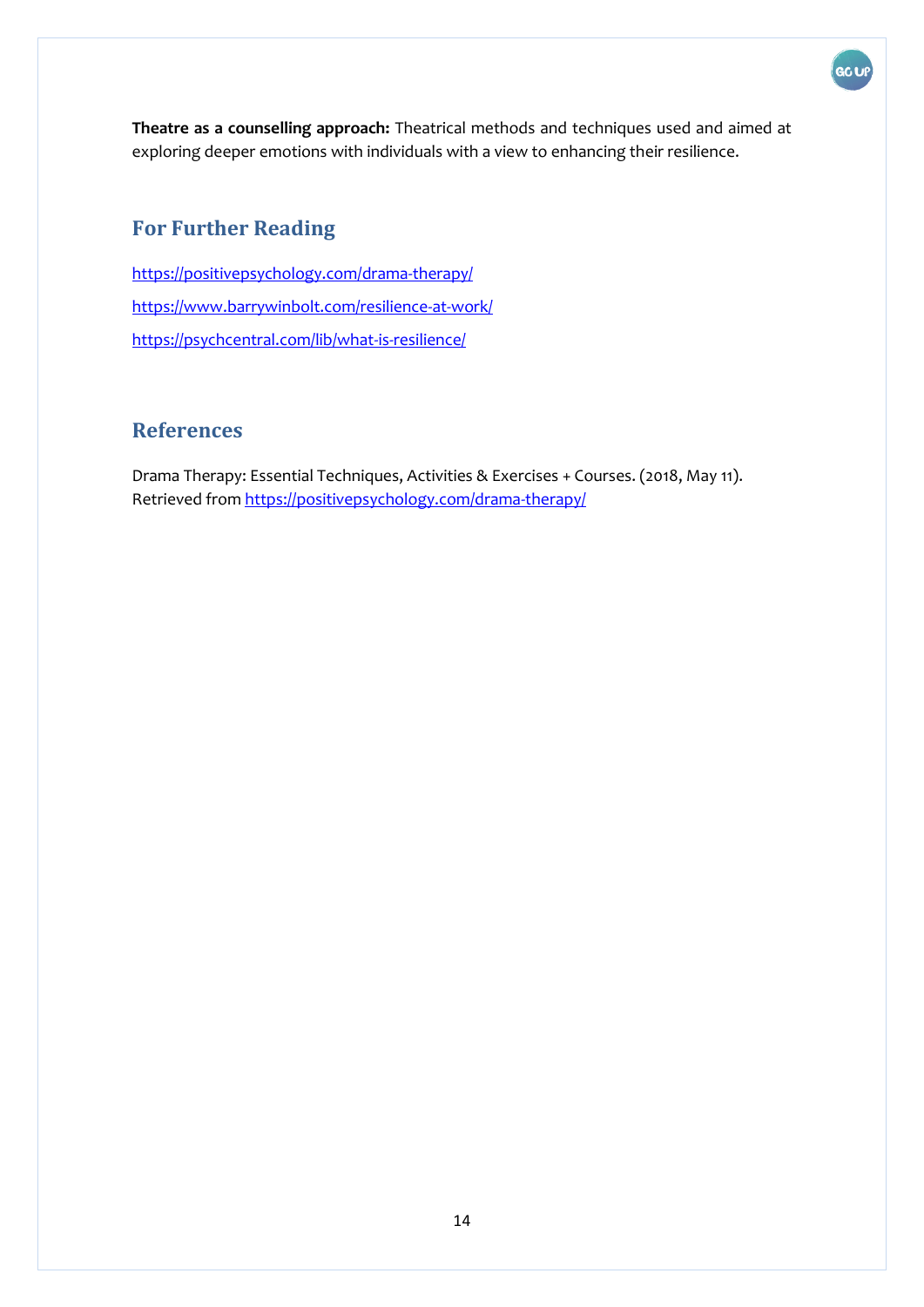<span id="page-14-0"></span>**UNITS 3: Enhancing intercultural competencies through theatre**

#### <span id="page-14-1"></span>**Introduction**

The aim of this unit is to understand and appreciate diversity as a source of enrichment and theatre as an innovative pedagogical tool to enhance intercultural competencies of refugees and asylum seekers.

We want to support learners to interpret their own and other people's assumptions, preconceptions, stereotypes, prejudices and forms of overt and covert discrimination. And also, to apply an intercultural approach to pedagogical drama strategies to help students to learn from and through theatre about other people with diverse cultural affiliations from a variety of perspectives.

Even a superficial review of current and commonly used teaching materials shows a serious lack of support for the attainment of intercultural competence. The predominant focus of currently available teaching materials is directed at developing communicative language skills, but the cross-cultural aspect of communication is for the most part entirely neglected. Cultural matters are limited to factual information about target language cultures. Clearly, then, there is a need to resolve the question of how to meet with the target of attainment of intercultural communicative competence, connected or not with language teaching, and this unit attempts to find one possible answer through, theatre techniques.

### <span id="page-14-2"></span>**Pedagogical Methodologies and Approaches**

Different cultures produce different types of behaviour. Cultural differences are manifested in people's behaviour and communication patterns and this varies between cultures as well as within cultures. Intercultural communication takes place when people from different cultural backgrounds engage in communication. Commonly the language used is at least for one of the speakers not a native language, a common language is not alone sufficient to sustain mutual understanding and the accurate decoding of intended messages. In intercultural communication, where the context of communication is not the speakers' native culture, this must be taken into consideration.

People do not usually realize how much their daily life is influenced by unwritten rules which are automatically accepted and applied within their social class, their neighbourhood, their country. They do not only tend to take them for granted, but can also frequently make the incorrect assumption that everyone operates within the same system of cultural rules. Often people only realize that impediments to intercultural understanding exist when they cannot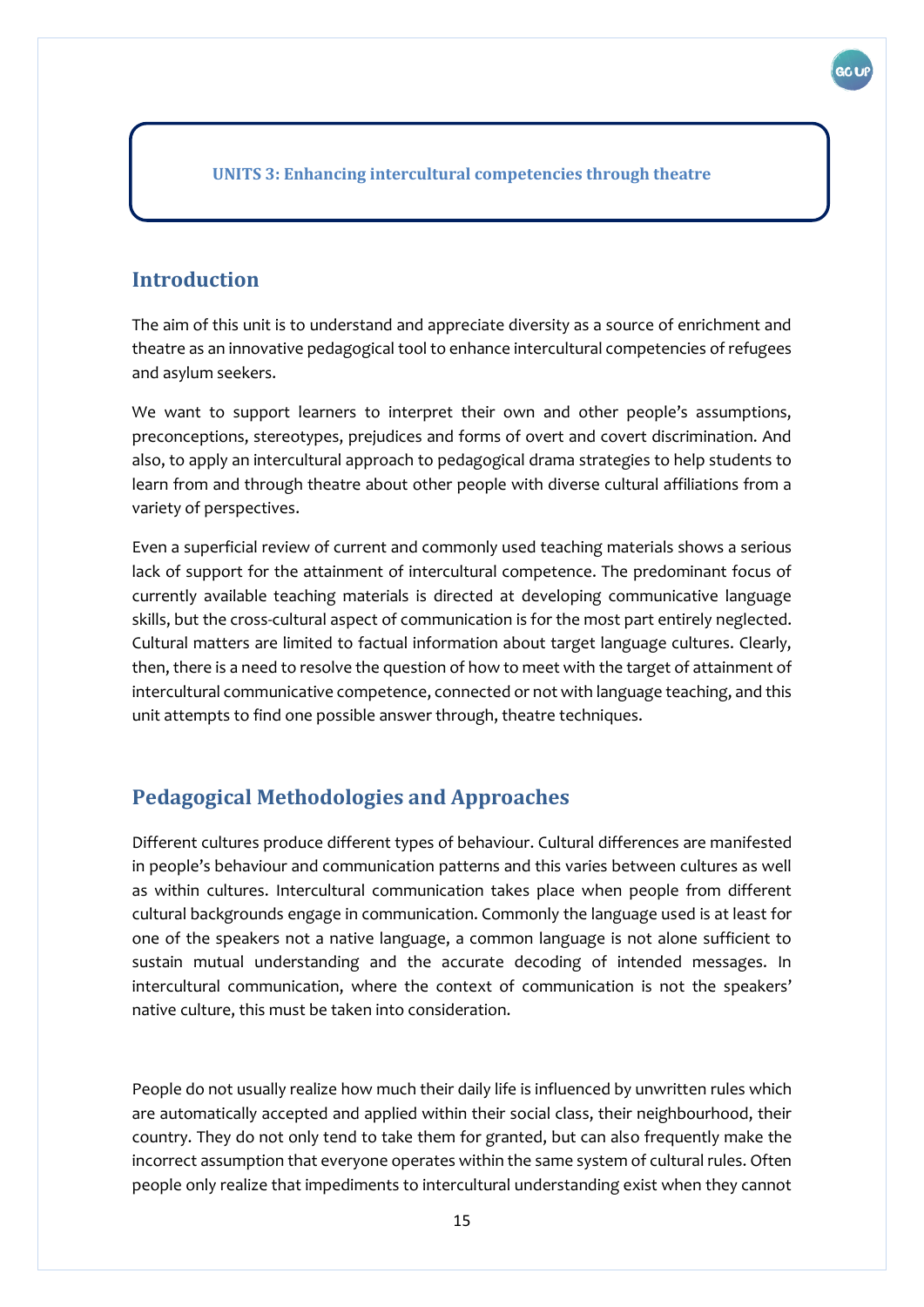

adequately interpret other people's behaviour and actions whilst immersed in a different culture.

The lack of understanding that the foreign environment presents can lead to a person experiencing something known as culture shock and/or culture stress. Even if the person knows about the more obvious manifestations, such as language and customs, of the surrounding culture the individual is not likely to understand the values underlying that social behaviour. The visitor will have to learn how the minutest little things are done afresh. The resulting feelings are frequently distress, helplessness and hostility towards the new environment.

Modern approaches in intercultural communication generally fall into two categories: culture-specific and culture-general. Culture-specific approaches concentrate on mediating between two specific cultures, usually the native and one other culture. In foreign language teaching a culture-specific approach means that the aim is to mediate between the native and the target language culture. Culture-general approaches aim at communication skills that are applicable in any cross-cultural situation regardless of the interlocutors' native languages or cultures.

There is variation in the focus of different models of teaching on intercultural competence. Byram (1991) and Seelye (1993) look at the teaching **of intercultural communication in the context of foreign language teaching**. Others, such as Hoffstede (1991) and Bennett (1998) concentrate **specifically on intercultural communication**.

#### **Hofstede's model**.

Hofstede (1991) suggests that intercultural competence is built on) three stages: **awareness, knowledge and skills**. First learners must recognize that their own behaviour is conditioned by the culture that they have become a part of when growing up in a particular society and that others are, in just the same way differently conditioned by the different cultures that they grew up in. Second, they must learn about the particular culture they are going to interact with. They need to learn the language and they should acquire knowledge of the overt cultural manifestations and basic differences in underlying values of the target culture and of their own culture. With cultural manifestations Hofstede means the customs and also heroes, such characters, real or fictional, that are perceived as possessing characteristics that are esteemed. Third, the learners must apply the knowledge of the target culture and put it to practice in the target culture environment.

#### **Byram's model.**

Cultural awareness teaching concentrates on transforming monocultural awareness into intercultural awareness i.e. making the students inter-culturally competent. The result should be a change in the students' "attitudes and concepts" and a "modification of culture specific schemata" (Byram 1991:24).

In Byram's model language learning and cultural awareness are brought together in the direct cultural experience that is available to students on their trips abroad. The experience offers students a chance to apply the language and cultural knowledge they have learned in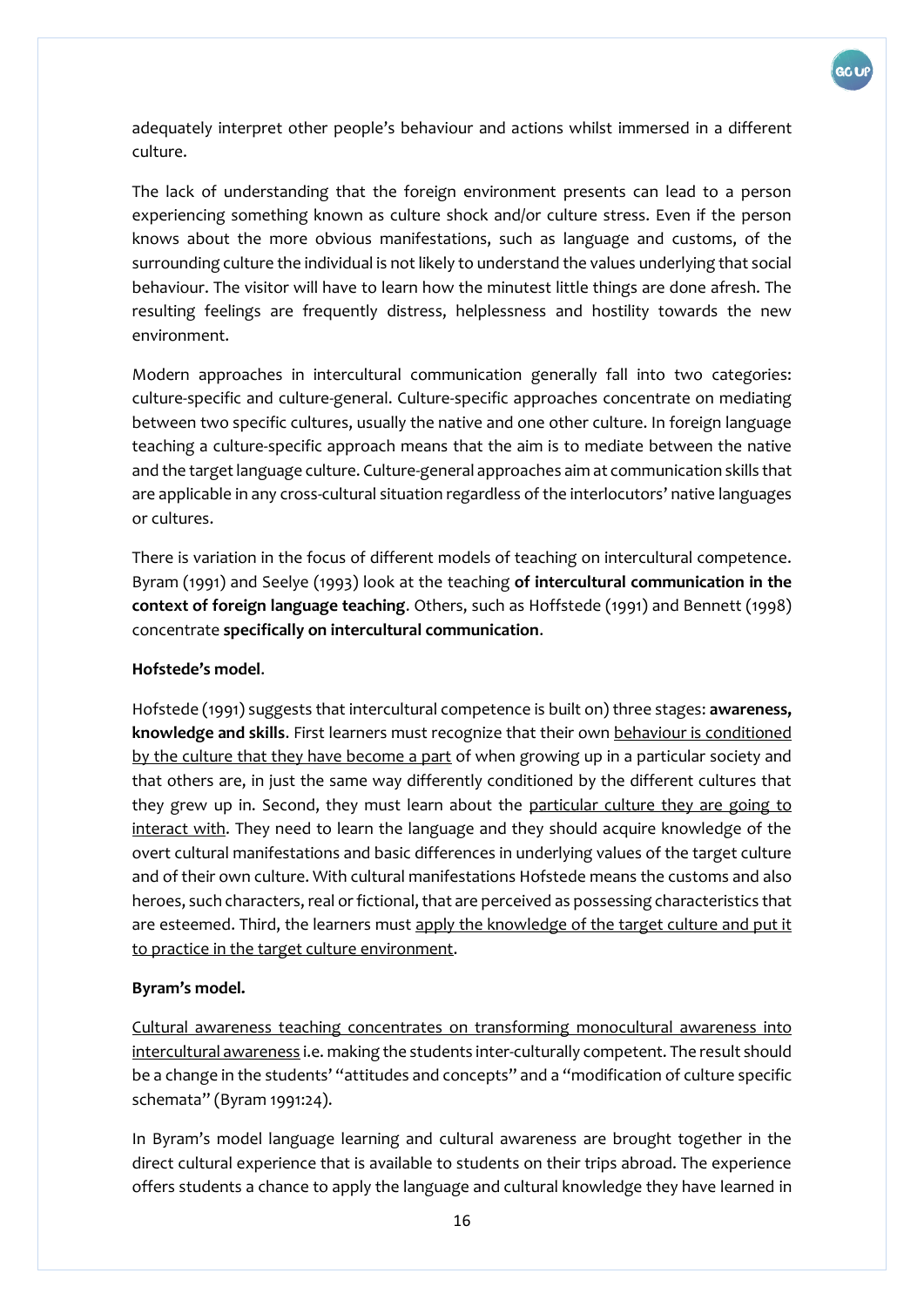

a real-life context. This does not mean, however, that the learning must happen in the foreign cultural environment. Byram believes that the same process of modifying schemata that occurs when students use the foreign language in coping with new experiences can be transferred to the classroom if aspects of the foreign culture are taught in said foreign language as they are during the immersion process. Byram emphasizes the importance of involving students in a structured learning process that is prepared in advance and later analysed in cultural awareness teaching.

#### **Bennett's model**.876876

Bennett's (1999) approach to intercultural communication training concentrates on the development of ethno-relativism. Bennett (1999:197-207) associates ethnocentric perception with the feeling of sympathy. He maintains that in sympathy people try to imagine how they themselves would feel if faced with the same situation as the other person. In contrast with this is empathy where one tries to understand how other people feel in the situation, they are in. Bennett (p.208) suggests that empathy could solve such problems in cross-cultural communication that are the result of unwarranted assumption of similarity. Bennett (1999) presents a learning process that involves the learner in a constructive experience. Bennett (1999:209-212) proposes a six-step model for the development of empathy skills. The steps to be taken are: 1) Assuming Difference, 2) Knowing self, 3) Suspending self, 4) Allowing Guided Imagination, 5) Allowing Emphatic experience, and 6) Re-establishing Self. First, learners must accept the existence of multiple different realities and come to terms with the fact that given different circumstances they might possess a different perspective of the world. Second, they must clearly establish their own identity by becoming aware of the values, assumptions and beliefs within their own culture. Third, students expand patterns of thinking outside the feel in the situation they are in. Fourth, students are to use their extended awareness to imagine situations that they would not normally have. They are to imaginatively participate in the experience of a specific other person, like one would experience a situation as acting a character in a play. Fifth, students must allow themselves to emphatically experience that other person as if they were that person, to live for a moment as that other and experience that person's feelings in whatever situation they are in. Finally, students must re-create their sense of being separate from the explored other person. The self-Identities are resumed.

# <span id="page-16-0"></span>**Good Practices**

- **La Bien Pagá Espacio Escénico - Programs on scenic arts**
- Guide (for public schools) to practice intercultural education:

[http://ligaeducacion.org/escuelasinterculturales/wp-content/uploads/2015/09/orientaciones](http://ligaeducacion.org/escuelasinterculturales/wp-content/uploads/2015/09/orientaciones-para-la-practica-de-laeducacio-nintercultural.pdf)[para-la-practica-de-laeducacio-nintercultural.pdf](http://ligaeducacion.org/escuelasinterculturales/wp-content/uploads/2015/09/orientaciones-para-la-practica-de-laeducacio-nintercultural.pdf)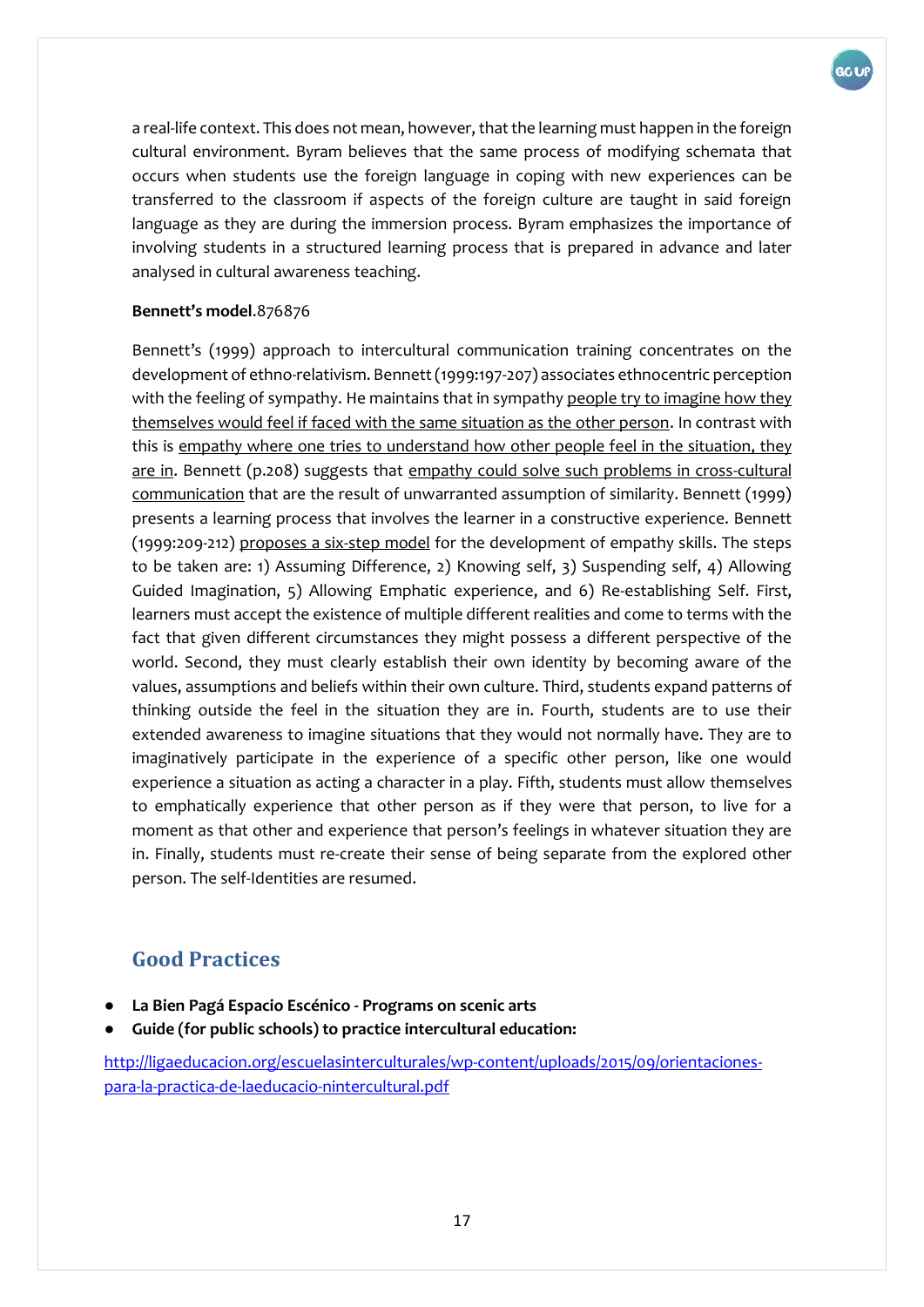

#### <span id="page-17-0"></span>**Recommendations**

**Educational Drama**, **Drama in Education**, **Creative Drama**, **Improvised Drama** and **Process Drama** are just some of the terms used to denote various forms of drama activity where, usually outside the scope of a specific school subject, drama is deployed in order to reach educational or instructional goals (Laakso 1992:123). There are two, to some extent overlapping branches, of educational drama that differ in their aims. The practice, which aims at fostering the development of the person as a whole, often dealing with students' values and attitudes, can be said to hold the educational goals and the practice, which aims at teaching the person a particular skill or subject can be said to hold the instructional goals.

#### <span id="page-17-1"></span>**Glossary**

**Intercultural Competence**. Intercultural competence is a range of cognitive, affective, and behavioral skills which lead to effective and appropriate communication with people of other cultures.

**Drama** is a general term that is used to refer to a multitude of things. Oxford Advanced Learner's Dictionary defines drama as "a play for the theatre, radio or TV", "the art of writing and presenting plays", "a series of exiting events", or just "excitement". In the field of education, the word "drama" can refer to a form of literature, a school subject, a teaching method or a series of events.

### <span id="page-17-2"></span>**For Further Reading**

**Decrypting cultural nuances: using drama techniques from the theatre of the oppressed to strengthen cross cultural communication in social work students:**

[https://www.tandfonline.com/doi/full/10.1080/02615479.2019.1597039?scroll=top&needAcce](https://www.tandfonline.com/doi/full/10.1080/02615479.2019.1597039?scroll=top&needAccess=true) [ss=true](https://www.tandfonline.com/doi/full/10.1080/02615479.2019.1597039?scroll=top&needAccess=true)

#### **Toward a Topography of Cross-Cultural Theatre**

*[https://scholarworks.umass.edu](https://www.google.com/url?sa=t&rct=j&q=&esrc=s&source=web&cd=6&ved=2ahUKEwi1h9XRlYnlAhVC_qQKHXYrBIIQFjAFegQIBRAC&url=https%3A%2F%2Fscholarworks.umass.edu%2Fcgi%2Fviewcontent.cgi%3Farticle%3D1010%26context%3Dcie_capstones&usg=AOvVaw2tpQY64So5ltM87FIXEpft)*

#### <span id="page-17-3"></span>**References**

[https://theses.ubn.ru.nl/bitstream/handle/123456789/3827/Szuba,%20A.%204584600.pdf?seq](https://theses.ubn.ru.nl/bitstream/handle/123456789/3827/Szuba,%20A.%204584600.pdf?sequence=1) [uence=1](https://theses.ubn.ru.nl/bitstream/handle/123456789/3827/Szuba,%20A.%204584600.pdf?sequence=1)

<https://ag.purdue.edu/ipia/Documents/International%20Extension%20Curriculum/1.2.S2.pdf>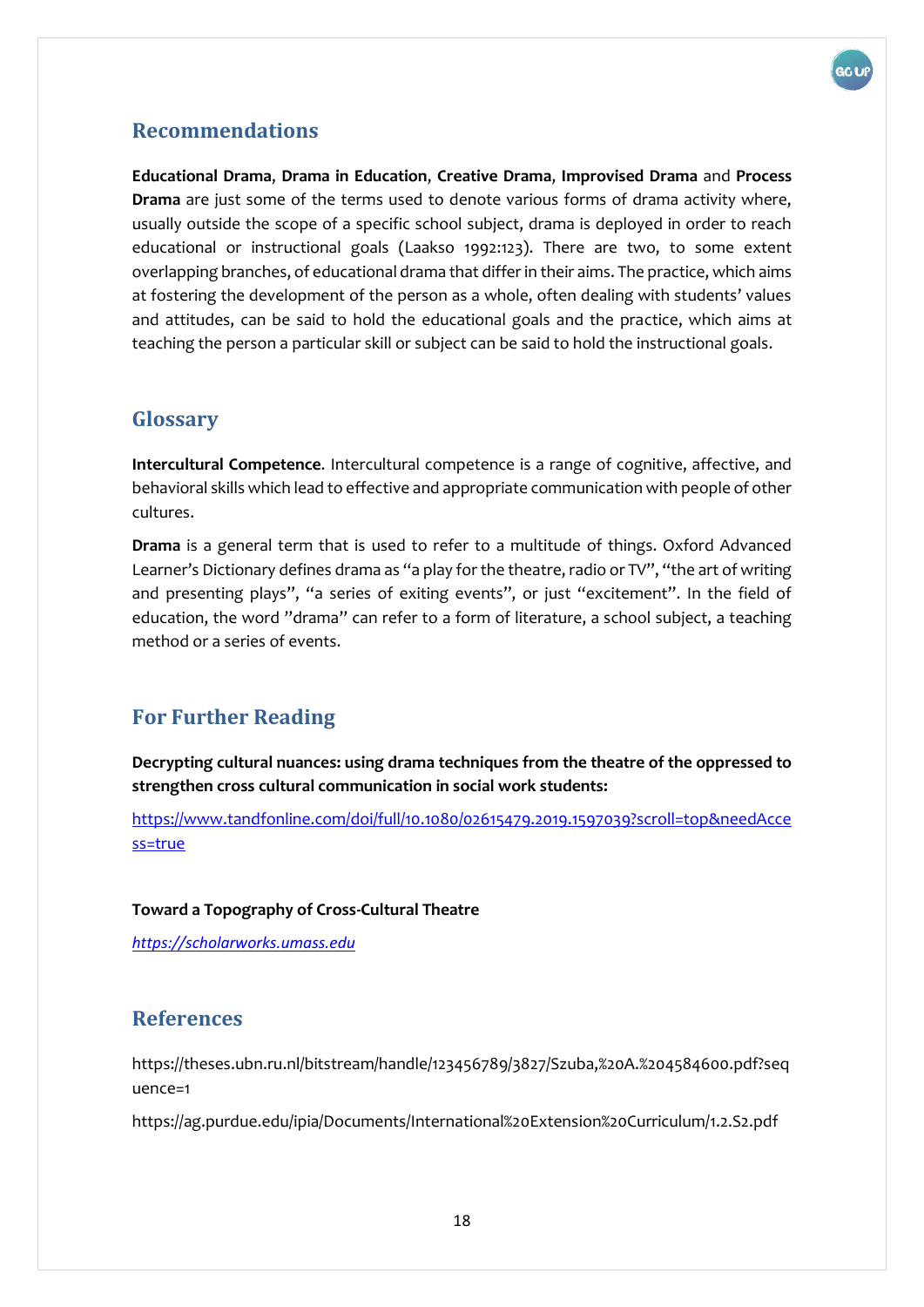#### <span id="page-18-0"></span>**UNIT 4.1: Theatre techniques to build resilience and empower refugees and asylum seekers: Training social and personal skills**

### <span id="page-18-1"></span>**Introduction**

The unit precisely aims to train social and personal skills of the refugees and asylum seekers through the use of theatre techniques, to facilitate the building of good relationships with other people and involvement in the social opportunities in their new country of residence.

The unit includes information about social and personal skills and covers different methodologies, activities and tools to enhance these skills using the theatre techniques such as role playing, interactive dialogues etc.

It is necessary to cover these topics because refugees and asylum seekers need, for their psychological wellbeing, to have a social life and communicate well in their new society. The use of theatre techniques is known to improve mental and psychological health and refine communicational skills in a manner necessary for involvement in social life.

The core topic of this unit is to train refugees and asylum seekers in the social and personal skills necessary for the smooth integration into their new country through theatre techniques.

The communication skills referenced, which are very important for both trainers and refugees and asylum seekers, are for the most part intended to be considered as verbal communication skills. And the necessary social and personal skills are aimed to be enhanced by theatre techniques, but as all the refugees and asylum seekers won't have knowledge of the language of the country they've immigrated to, the training is based on practical applications and mostly on non-verbal techniques.

### <span id="page-18-2"></span>**Pedagogical Methodologies and Approaches**

A methodology is a scientific process aimed at identifying the most adequate set of methods from relevant research and analysis, with specific components such as paradigm, theoretical model, phases, and techniques. A methodology doesn't provide solutions, but offers the theoretical instruments for understanding how a method, a set of methods or the so called "best practices" are compatible with the specific context where they can be implemented.

It can be defined also as follows:

-"The analysis of the principles of methods, rules, and postulates employed by a discipline";

-"The systematic study of methods that are, can be, or have been applied within a discipline"; "the study or description of methods".

(Retrieved from: [https://www.definitions.net/definition/Methodology\)](https://www.definitions.net/definition/Methodology)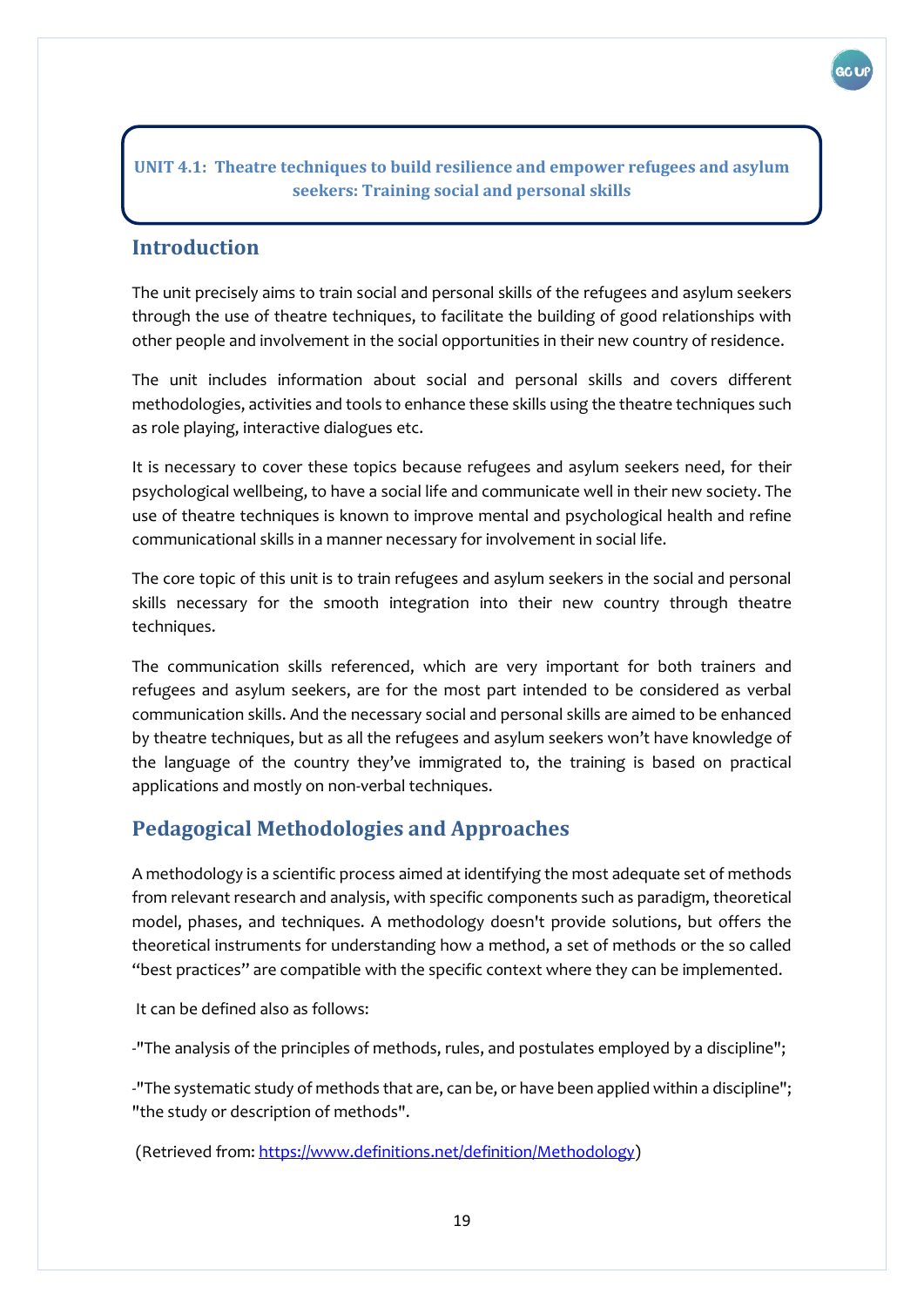

The main methodologies employed are non-verbal such as use of body language to prevent the interpersonal misunderstandings and theatre techniques which are used to cultivate the resilience of the target group members. This unit is innovative and complementary to the other methodologies/approaches found in the **Go Up Project** and can be used to train the social and personal skills of the refugees and asylum seekers necessary for their successful integration.

**Social skills training** (SST) is a type of behavioural therapy used to improve **social skills** in people with mental disorders or developmental disabilities. SST may be used by teachers, therapists, or other professionals to help those with anxiety disorders, mood disorders, personality disorders and other agonises. It involves the ability to communicate, problemsolve, make decisions, self-manage, and control relationships with friends and others.

So, what type of skill is a social skill? It is a learned skill and it is more complex than just having good manners. Social skills are culture specific and are learned from birth from others. When an individual finds themselves a refugee or asylum seeker in a new culture they may encounter variants between the assumed social norms of their former and present country. With practice and determination, refugees and asylum seekers can identify these variants and acquire any absent social skills through guided interaction. The activities and tools placed within the methodologies and approaches of the unit will help the enhancement of said social and personal skills.

(Retrieved from: [https://www.google.com/search?sxsrf=ACYBGNTksn1BEAeL38-](https://www.google.com/search?sxsrf=ACYBGNTksn1BEAeL38-_u9cfIjEHKY4Z0g:1574336007187&q=Can+social+skills+be+learned%3F&sa=X&ved=2ahUKEwisq9zTmvvlAhVCY8AKHSsSAGwQzmd6BAgLEBc&biw=1280&bih=576) [\\_u9cfIjEHKY4Z0g:1574336007187&q=Can+social+skills+be+learned%3F&sa=X&ved=2ahUKE](https://www.google.com/search?sxsrf=ACYBGNTksn1BEAeL38-_u9cfIjEHKY4Z0g:1574336007187&q=Can+social+skills+be+learned%3F&sa=X&ved=2ahUKEwisq9zTmvvlAhVCY8AKHSsSAGwQzmd6BAgLEBc&biw=1280&bih=576) [wisq9zTmvvlAhVCY8AKHSsSAGwQzmd6BAgLEBc&biw=1280&bih=576\)](https://www.google.com/search?sxsrf=ACYBGNTksn1BEAeL38-_u9cfIjEHKY4Z0g:1574336007187&q=Can+social+skills+be+learned%3F&sa=X&ved=2ahUKEwisq9zTmvvlAhVCY8AKHSsSAGwQzmd6BAgLEBc&biw=1280&bih=576)

# <span id="page-19-0"></span>**Good Practices**

- ⮚ Social Services and Refugees
- $\triangleright$  It includes information about social services for refugees and asylum seekers, services which affect refugees and asylum seekers in their achievement of an effective level of psychosocial functioning and bares influence on the social changes that enhances a sense of well-being in humans.
- $\triangleright$  Social services for refugees focus on self-sufficiency, the ability to solve urgent problems which are faced, and at the same time develop skills to build a sense of safety**.**
- $\triangleright$  The social work profession can work on three different levels for asylum seekers and refugees. These areas can be defined as micro, mezzo and macro levels. Social service intervention at the micro level focuses on increasing participatory behaviors of asylum seekers and refugees, gaining skills of applicants and creating self-sufficiency. At the mezzo level, social work intervention can be used in order to develop collective problem-solving skills, normalize emotional reactions, gain effectiveness and control mechanisms and demonstrate organizational behaviors by using group work. At the macro level, it has been stated that the role of social services relates to deficits the economic, psychosocial,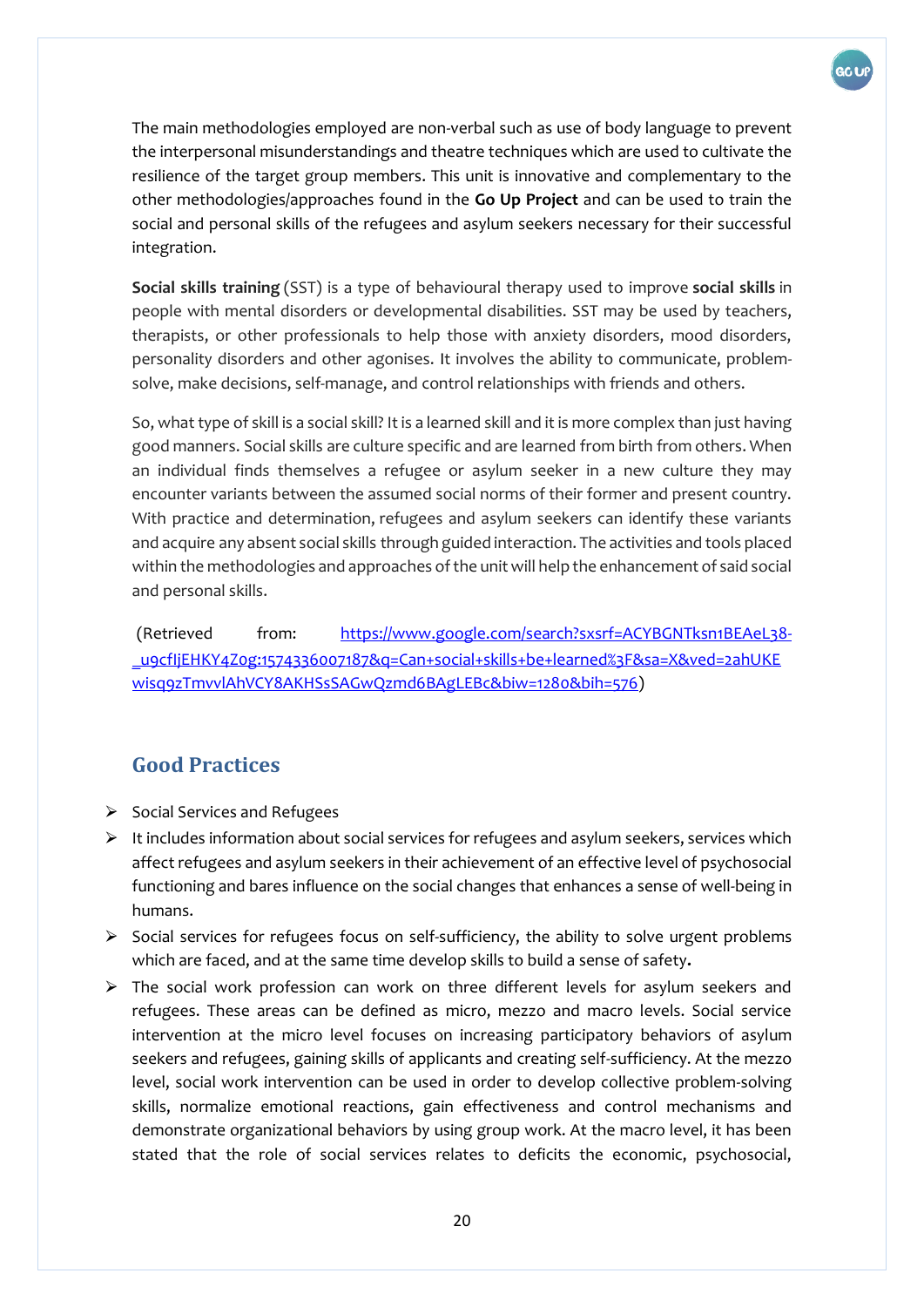

education and health which cannot be met for refugee and asylum seekers and which in turn can provoke research and contributes to the creation of policies.

#### <span id="page-20-0"></span>**Recommendations**

The key points about this Learning Unit which should be highlighted are:

- Social and personal skills differ from culture to culture
- Development of communication skills is necessary to bridge this cultural gap and this can be done by supplying interaction opportunities where they are acknowledged
- The application of different theatre techniques increase involvement in social life
- Theatre techniques can help the refugees and asylum seekers to have better mental health in general and become more socially competent and self-confident.

#### <span id="page-20-1"></span>**Glossary**

**Soft Skills:** Soft Skills are a combination of people skills, social skills, communication skills, character or personality traits, attitudes, career attributes, social intelligence and emotional intelligence quotients, among others, that enable people to navigate their environment, work well with others, perform well, and achieve[.](about:blank) 

[\(Retrieved from:](about:blank) [https://en.wikipedia.org › wiki › Soft\\_skills](about:blank)[\)](about:blank) 

**Social Skills:** Social skills are the skills we use to communicate and interact with each other, both verbally and non-verbally, through gestures, body language and our personal appearance. Human beings are sociable creatures and we have developed many ways to communicate our messages, thoughts and feelings with others.

(Retrieved from: [https://www.skillsyouneed.com/ips/social-skills.html\)](https://www.skillsyouneed.com/ips/social-skills.html)

**Personal Skills:** A skill is the ability to do something well, a certain competence or proficiency. Skills are typically acquired or developed through direct experiences and training, and they can require sustained effort. Therefore, personal skills are simply those skills that you possess and consider your strengths. Those with strong personal skills can communicate ideas clearly and listen well to others.

### <span id="page-20-2"></span>**For Further Reading**

<https://www.jobs.ie/job-talk/personal-skills/> <https://examples.yourdictionary.com/examples-of-skills.html> <https://www.skillsyouneed.com/general/soft-skills.html>

#### <span id="page-20-3"></span>**References**

[https://www.definitions.net/definition/Methodology\)](https://www.definitions.net/definition/Methodology)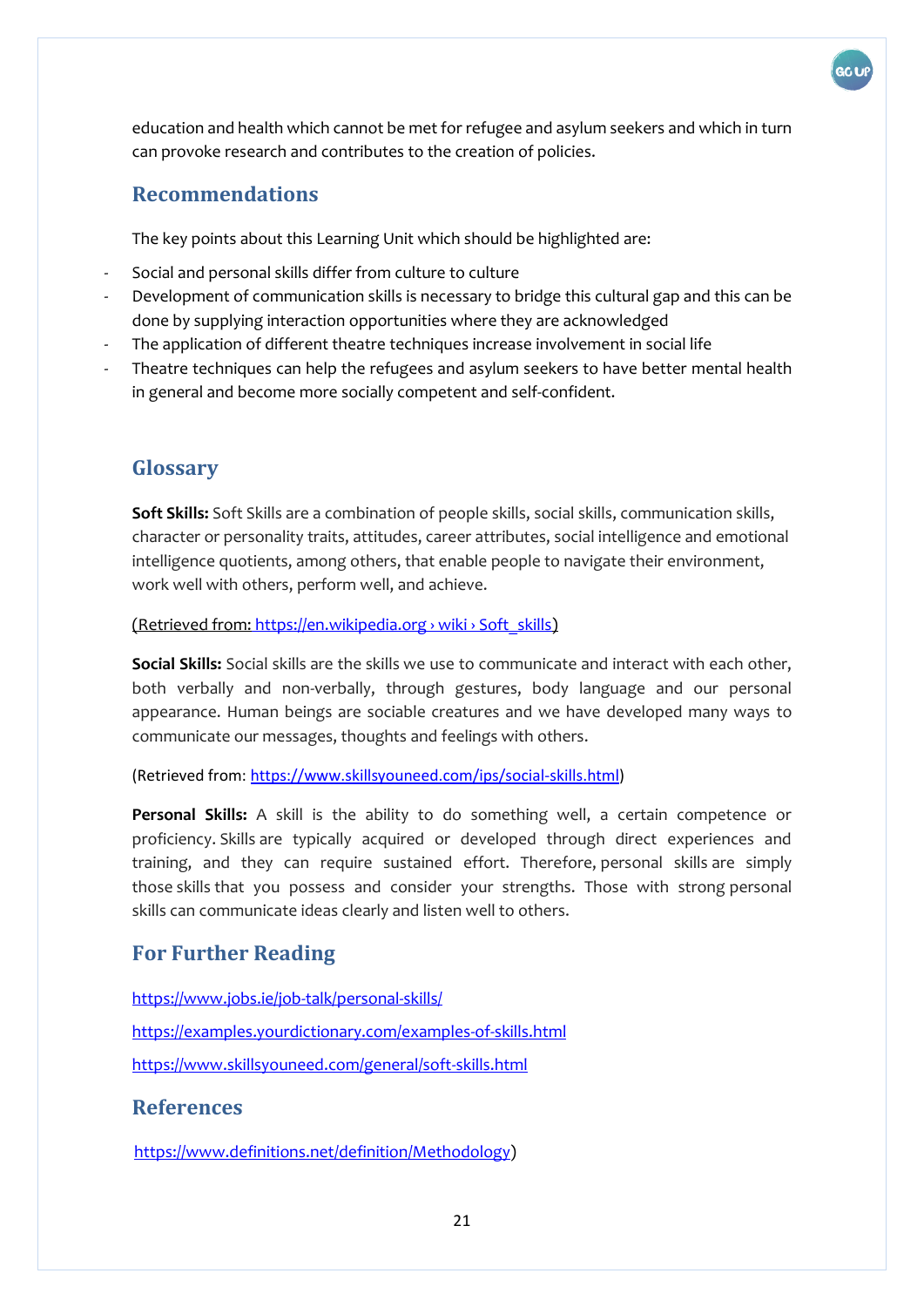

[https://www.google.com/search?sxsrf=ACYBGNTksn1BEAeL38-](https://www.google.com/search?sxsrf=ACYBGNTksn1BEAeL38-_u9cfIjEHKY4Z0g:1574336007187&q=Can+social+skills+be+learned%3F&sa=X&ved=2ahUKEwisq9zTmvvlAhVCY8AKHSsSAGwQzmd6BAgLEBc&biw=1280&bih=576) [\\_u9cfIjEHKY4Z0g:1574336007187&q=Can+social+skills+be+learned%3F&sa=X&ved=2ahUKE](https://www.google.com/search?sxsrf=ACYBGNTksn1BEAeL38-_u9cfIjEHKY4Z0g:1574336007187&q=Can+social+skills+be+learned%3F&sa=X&ved=2ahUKEwisq9zTmvvlAhVCY8AKHSsSAGwQzmd6BAgLEBc&biw=1280&bih=576) [wisq9zTmvvlAhVCY8AKHSsSAGwQzmd6BAgLEBc&biw=1280&bih=576\)](https://www.google.com/search?sxsrf=ACYBGNTksn1BEAeL38-_u9cfIjEHKY4Z0g:1574336007187&q=Can+social+skills+be+learned%3F&sa=X&ved=2ahUKEwisq9zTmvvlAhVCY8AKHSsSAGwQzmd6BAgLEBc&biw=1280&bih=576)

<http://multeci.net/?p=27>

https://en.wikipedia.org › wiki › Soft\_skills

<https://www.skillsyouneed.com/ips/social-skills.html>

[https://www.google.com/search?sxsrf=ACYBGNTJM3IUwnI5PUajeJUMXoaq953H6w%3A157](https://www.google.com/search?sxsrf=ACYBGNTJM3IUwnI5PUajeJUMXoaq953H6w%3A1574338945587&ei=gYHWXaG_I7OFhbIP1eWkuAE&q=personal+skills&oq=personal+skills&gs_l=psy-ab.1.0.35i39j0l2j0i203l7.3857.3857..9460...0.2..0.132.132.0j1......0....1..gws-wiz.......0i71.zixp2PE0XEs) [4338945587&ei=gYHWXaG\\_I7OFhbIP1eWkuAE&q=personal+skills&oq=personal+skills&gs\\_l](https://www.google.com/search?sxsrf=ACYBGNTJM3IUwnI5PUajeJUMXoaq953H6w%3A1574338945587&ei=gYHWXaG_I7OFhbIP1eWkuAE&q=personal+skills&oq=personal+skills&gs_l=psy-ab.1.0.35i39j0l2j0i203l7.3857.3857..9460...0.2..0.132.132.0j1......0....1..gws-wiz.......0i71.zixp2PE0XEs) [=psy-ab.1.0.35i39j0l2j0i203l7.3857.3857..9460...0.2..0.132.132.0j1......0....1..gws](https://www.google.com/search?sxsrf=ACYBGNTJM3IUwnI5PUajeJUMXoaq953H6w%3A1574338945587&ei=gYHWXaG_I7OFhbIP1eWkuAE&q=personal+skills&oq=personal+skills&gs_l=psy-ab.1.0.35i39j0l2j0i203l7.3857.3857..9460...0.2..0.132.132.0j1......0....1..gws-wiz.......0i71.zixp2PE0XEs)[wiz.......0i71.zixp2PE0XEs](https://www.google.com/search?sxsrf=ACYBGNTJM3IUwnI5PUajeJUMXoaq953H6w%3A1574338945587&ei=gYHWXaG_I7OFhbIP1eWkuAE&q=personal+skills&oq=personal+skills&gs_l=psy-ab.1.0.35i39j0l2j0i203l7.3857.3857..9460...0.2..0.132.132.0j1......0....1..gws-wiz.......0i71.zixp2PE0XEs)

<https://www.thebalancecareers.com/personal-skills-list-2063763#what-are-personal-skills>)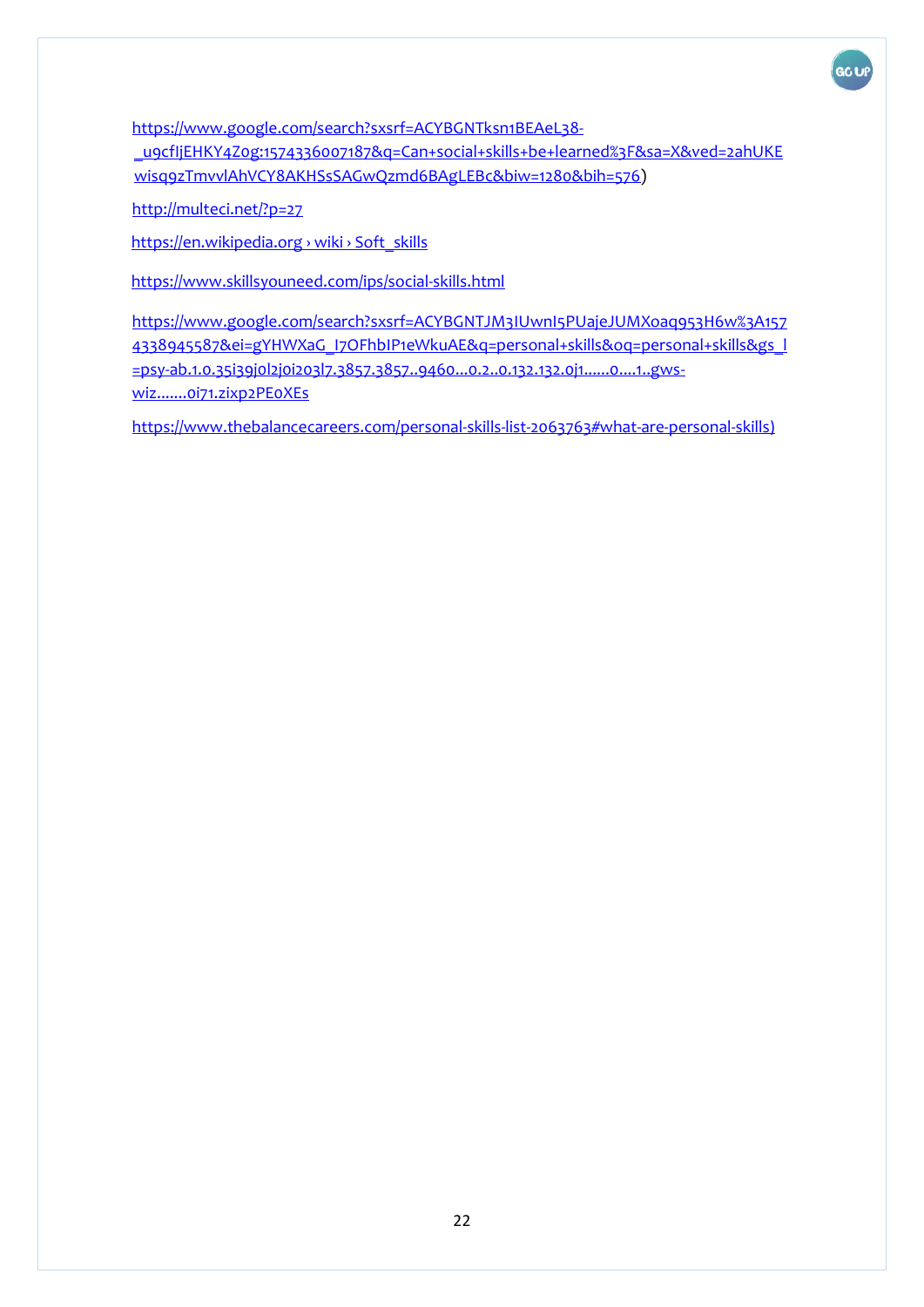GC U

#### <span id="page-22-1"></span><span id="page-22-0"></span>**Introduction**

The unit intends to present **Theatre of the Oppressed (TO)** history and offer some theatre games to be enacted with migrants, refugees and asylum seekers, for social transformation through TO techniques.

**seekers: Theatre of the Oppressed techniques**

It presents some insights from the Brazilian playwright Augusto Boal's work over the years and pays brief reference to the undeniable connection to Paulo Freire's, **Pedagogy of the Oppressed**. This unit's techniques will allow participants to understand that **Theatre of the Oppressed** is a revolutionary method to transform not only reality, but also a praxis.

This resource was designed according to the objectives of the **Go Up project**. The contents and authors were selected taking into account the unique possibility to empower migrants through theatre and in particular TO. And will also provide a better understanding of the methodologies behind the subject.

Throughout this unit there will be some exercises and explanations about **Newspaper Theatre, Image-Theatre, Forum Theatre, Invisible-Theatre, The Rainbow of Desire** and **Legislative Theatre** provided**.** The exercises proposed are based on an aesthetic approach.

Based on the experience contained in the **GO UP Project** partnership and the power of migrants, refugees and asylum seekers to fight for their rights, to seek, against all the odds, a better situation, this unit presents ways via an aesthetic path to create a theatre forum play, make a painting exposition, to generate a work based on resilience and social dialogue that will enable participants with skills and tool necessary to fight for their rights.

#### <span id="page-22-2"></span>**Pedagogical Methodologies and Approaches**

As previously suggested in unit 4.1, a *methodology is a scientific process* in the particular case of TO, the methodology is an ongoing process with people that are not normally considered ''professionals". This method is for the oppressed. Those who might not even read or write. In the case, most migrants, asylum seekers and refugees cannot immediately talk and write the language of hosting countries. Yet they arrive full of competences, hopes and possibilities. And as Boal points out, everyone is an actor in life. **The theatre is our rehearsal for overcoming our oppressions.** 

As theatrical practice it intends to make one reflect on reality, exposing the links between conduct and perception and how it is connected to the relational power in processes of domination and social exclusion. The innovation of Boal´s method was to put the audience in an active role. The games and exercises are the basis for the creation of a play. A theatre forum play has been the most widely adopted technique because it offers, through the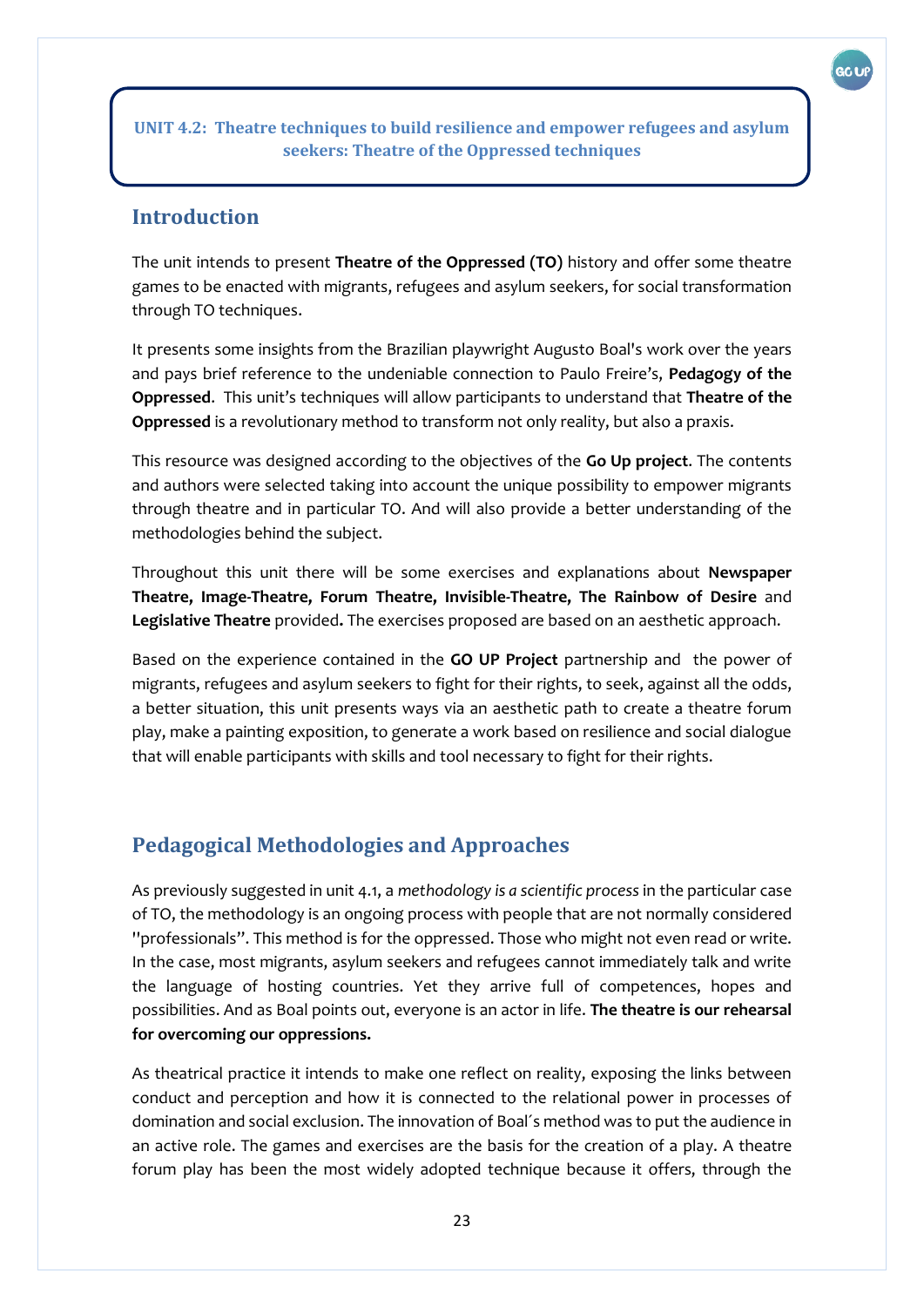

performance, a space for dialogue in society, to promote awareness of the multiple social problems that affect the migrants, refugees and asylum seekers.

#### Here and up

This means that the participants are the actors and actresses, that create, rehearse and present a play to a public. This audience will also in turn become actors, because they can take part in the play (forum). There is a dialogue, and from this dialogue different strategies are possible. The story (script) is created based on a personal story, then personal story is shown inside its social context, the problem is put on stage. And from there different approaches are proposed for its solution. As a best practice present an example of a problem specific to migrants, refugees and asylum seekers for their collective solution.

TO method allows each participant to gain an understanding of how power is inter-relational and assume different perspectives on their individual problems and see them as a collective situation. Why? Because oppression is a structurally based problem that affects all in society. It's intrinsically linked to many of the negative circumstances lived by the oppressed which in turn can lead to a sense of disbelief in their own ability to overcome challenges fostering a lethargic sense that nothing can change. Therefore, this methodology and praxis presents a problem in an artistic way, where collectively actors, actresses and spect-actors analyse, debate and try different solutions to the problems. This leads to active thinking, to increased levels of awareness and ultimately participation. These practices lead to an increase in the overall community awareness. These adapted conditions provide new and empowering vantages for migrants, refugees and asylum seekers particular communities to tackle their problems and find allies.

(Retrieved from: [https://www.taylorfrancis.com/books/9780203984895,](https://www.taylorfrancis.com/books/9780203984895) Santos, Bárbara,2019-Theatre of the Oppressed Roots and Wings: A Theory of Praxis, Santos, Barbara, 2018-Percursos Estéticos-1º Edição São Paulo and [http://www.gtolx.org/\)](http://www.gtolx.org/)

#### <span id="page-23-0"></span>**Good Practices**

- > [http://www.saudesembarreiras.com/-](http://www.saudesembarreiras.com/) Solidariedade Imigrante-
- ⮚ [https://www.youtube.com/watch?v=0V8u9A\\_-laE](https://www.youtube.com/watch?v=0V8u9A_-laE) GTO LX-Grupo Teatro do Oprimido de Lisboa
- ⮚ <https://www.apele.org/->

The good practices hereby proposed are those of organisations from Portugal who are using TO as a tool to empower the communities and/or members they serve. In particular in the case of Solidariedade Imigrante and GTOLX, the participants are migrant, refugees or asylum seekers. TO is a strategy that allows them collectively to see, observe, analyse and create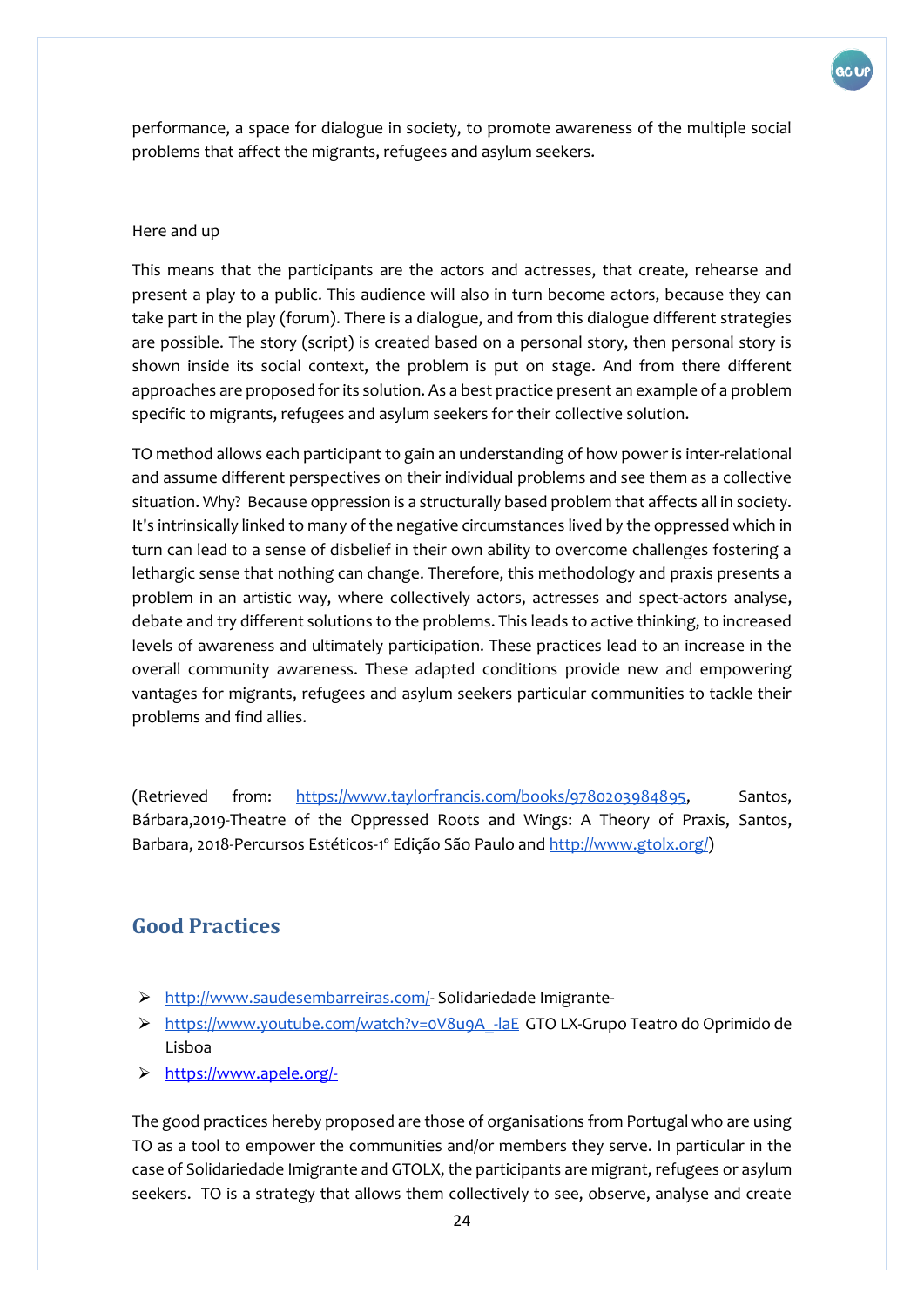

solutions to problems. Solidariedade Imigrante and their members have been the driving force behind some migration law changes in Portugal. Both organisations believe that migrants should be protagonists for change. So, through theatre forum performances the majority of migrants become engaged in the solutions to their own problems

#### <span id="page-24-0"></span>**Recommendations**

**Theatre of the Oppressed (TO)** is a tool for social transformation. All the games, exercises and texts are used to achieve this goal and are adapted for use with migrants, refugees and asylum seekers. So, the facilitators will have to act as curingas/jokers and allow the participants to really participate, to build the collective story of the group. He/she has to be maieutic in order to promote dialogue. Also, this method is for the oppressed, not for the oppressors.

The play can be realistic, expressionist, of any kind, style or form, or format, except surrealist or irrational. Because the objective is to discuss concrete situations, using theatrical language.

### <span id="page-24-1"></span>**Glossary**

**Oppression:** Oppression is defined by Sartre as the "exploitation of man by man . . . characterised by the fact that one class deprives the members of another class of their freedom". This in our society is seen when a community/social group is constantly deprived of their rights.

**Protagonist / Oppressed:** The actor or actress who wishes to transform their reality. The role entails using all the weapons and tools which as known and/or at their disposal to try, albeit unsuccessfully, to do something, to reach a desirable goal. The oppressed player is not a passive victim "a poor thing" but it ends up being defeated by the oppressor in the play. It is this oppressed character that the public must replace, presenting alternatives to their behaviour that allow a different outcome, in which the oppressed individual can achieve their goals to create solutions to overcome their oppression. The oppressed individual has a need for this change and therefore should fight for their dreams.

**Oppressor/s :** The actor(s) or actress(s) represent society and the structures that are usually employed to enforce oppression. The role is to act as someone, in a relationship that implies a conflict of interest and inequality of power, who uses their position to prevent others from reaching their goals. It is generally conscious, but it can also originate from cultural standards and be seen as "the way things should be", "the normal".

**Curinga / Joker** is not a lecturer or owner of the truth. Their role is to get people who know "a little more" to expose their knowledge, and those who dare little to intend to dare, showing what they are capable of. When the Theatre Forum performance ends, the individual in this role may have the important responsibility of mediating the discussion and providing incentive for the spec-actors/spect-actresses to go on stage present actions proposals to have an alternative disclosure of the drama presented.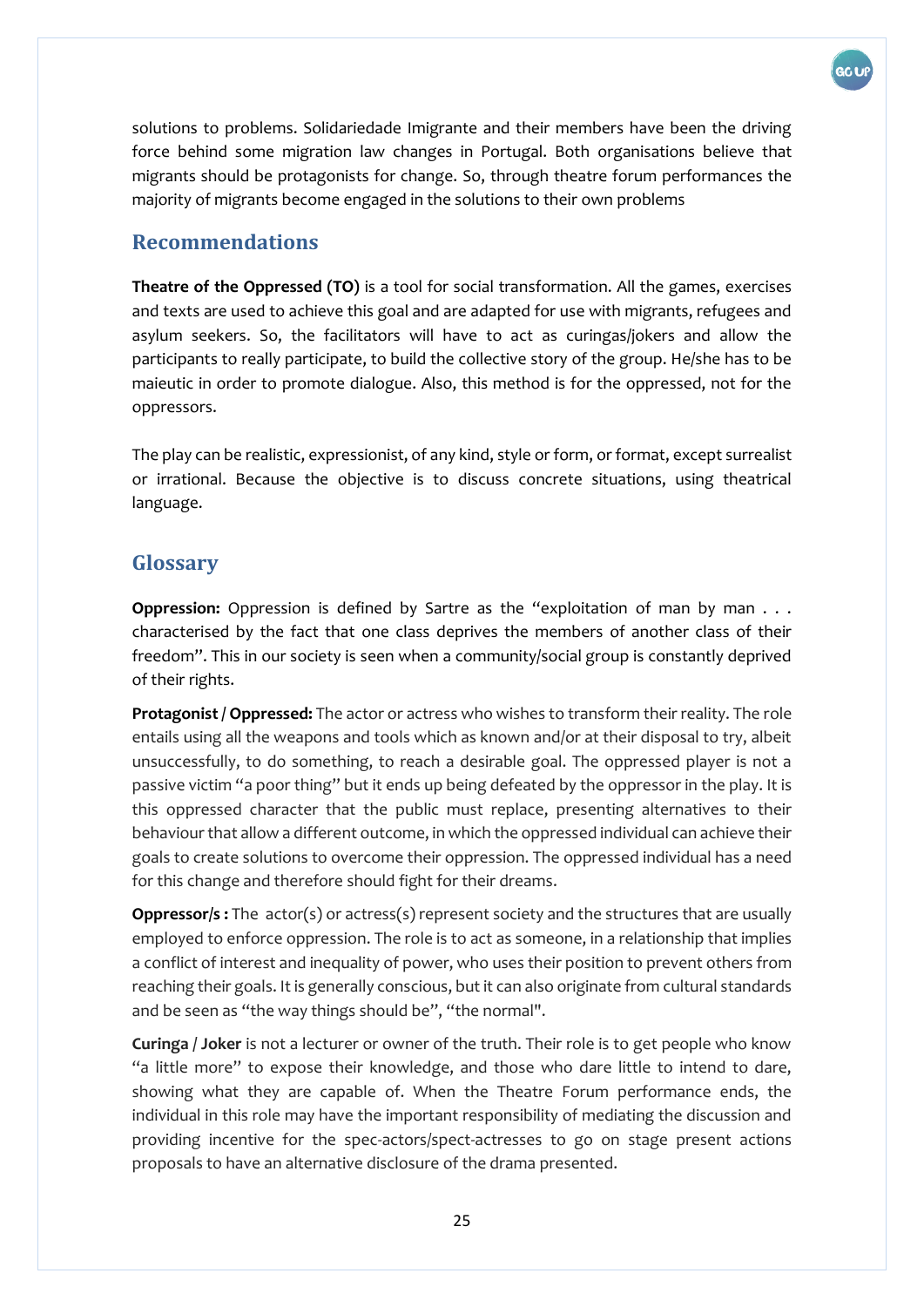

#### [\(Retrieved and adapted from:](about:blank)

[https://career.arizona.edu/sites/career.arizona.edu/files/social\\_justice/story\\_html5.html](https://career.arizona.edu/sites/career.arizona.edu/files/social_justice/story_html5.html) and <https://www.iep.utm.edu/sartre-p/#H4>

#### <span id="page-25-0"></span>**For Further Reading**

[https://www.deepfun.com/wp-content/uploads/2010/06/Games-for-actors-and-non](https://www.deepfun.com/wp-content/uploads/2010/06/Games-for-actors-and-non-actors...Augusto-Boal.pdf)[actors...Augusto-Boal.pdf](https://www.deepfun.com/wp-content/uploads/2010/06/Games-for-actors-and-non-actors...Augusto-Boal.pdf)

<https://www.taylorfrancis.com/books/9780203984895>

Santos, Bárbara,2019-Theatre of the Oppressed Roots and Wings: A Theory of Praxis,

Santos, Barbara, 2018-Percursos Estéticos-1º Edição São Paulo

#### <span id="page-25-1"></span>**References**

Boal, A. (2005). Legislative theatre: Using performance to make politics. Routledge.

Boal, A. (2002). Games for actors and non-actors. Psychology Press.

Boal, A. (2000). Theatre of the Oppressed. Pluto Press.

Santos,B. (2016). Teatro do oprimido; raizes e asas. Uma teoría da praxis. Rio de Janeiro, Ibis Libris.

<https://www.nonformality.org/2012/11/participation-models/>

[https://www.repository.utl.pt/bitstream/10400.5/11529/3/Tese%20Final\\_O%20T.O.%20como%](https://www.repository.utl.pt/bitstream/10400.5/11529/3/Tese%20Final_O%20T.O.%20como%20ferramenta%20de%20promoc%CC%A7a%CC%83o%20do%20empowerment_sem%20entrevistas_apo%CC%81s%20defesa.pdf) [20ferramenta%20de%20promoc%CC%A7a%CC%83o%20do%20empowerment\\_sem%20entrevist](https://www.repository.utl.pt/bitstream/10400.5/11529/3/Tese%20Final_O%20T.O.%20como%20ferramenta%20de%20promoc%CC%A7a%CC%83o%20do%20empowerment_sem%20entrevistas_apo%CC%81s%20defesa.pdf) [as\\_apo%CC%81s%20defesa.pdf](https://www.repository.utl.pt/bitstream/10400.5/11529/3/Tese%20Final_O%20T.O.%20como%20ferramenta%20de%20promoc%CC%A7a%CC%83o%20do%20empowerment_sem%20entrevistas_apo%CC%81s%20defesa.pdf)